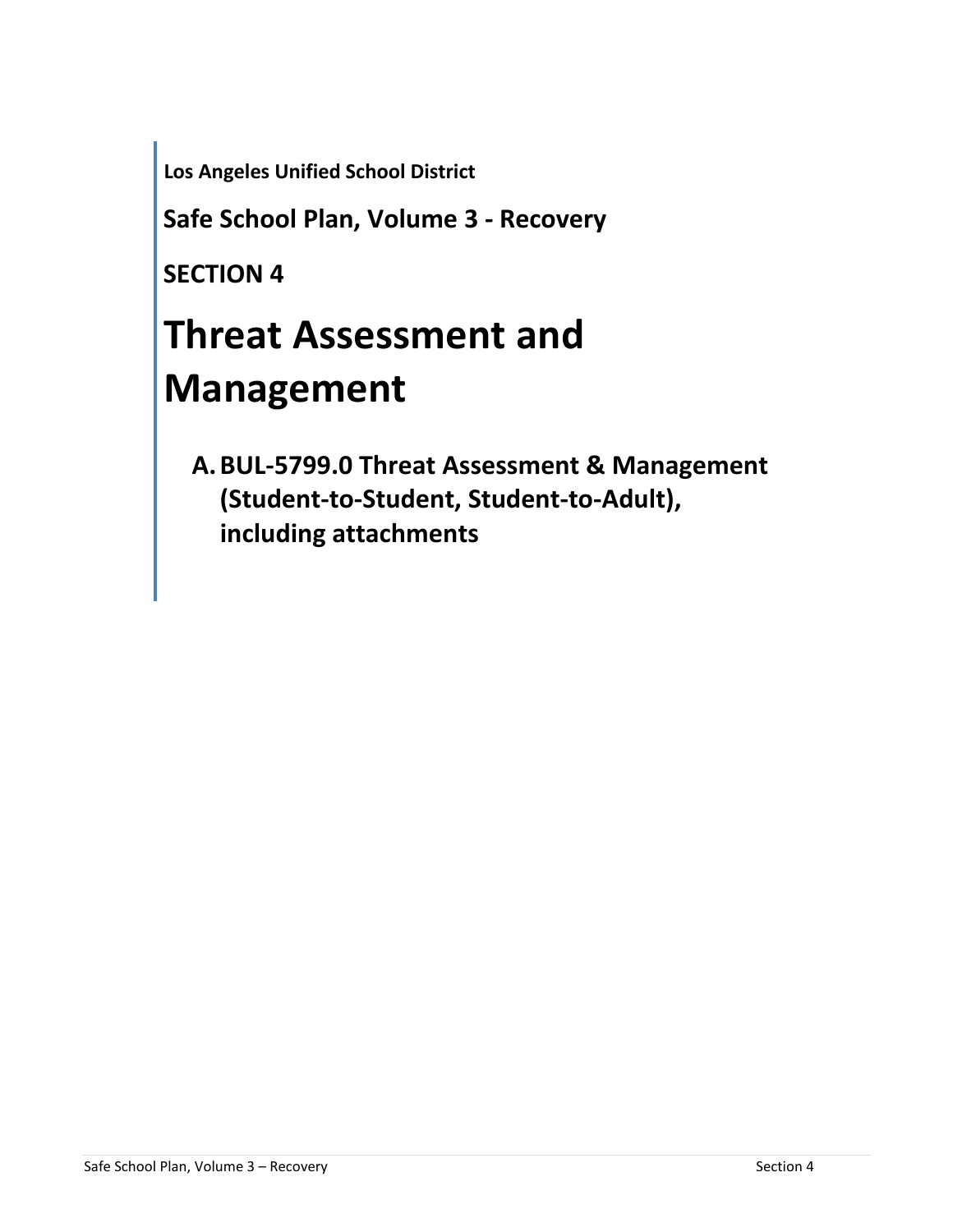

| <b>TITLE:</b>  | <b>Threat Assessment and Management</b><br>(Student-to-Student, Student-to-Adult)   | <b>ROUTING</b><br><b>All Employees</b><br><b>All Locations</b> |
|----------------|-------------------------------------------------------------------------------------|----------------------------------------------------------------|
| <b>NUMBER:</b> | BUL-5799.0                                                                          |                                                                |
| <b>ISSUER:</b> | Michelle King, Senior Deputy Superintendent<br><b>School Operations</b>             |                                                                |
|                | Rene Gonzalez, Executive Director<br><b>Student Health and Human Services</b>       |                                                                |
| DATE:          | July 16, 2012                                                                       |                                                                |
| <b>POLICY:</b> | The Los Angeles Unified School District is committed to providing a safe, civil and |                                                                |

**POLICY:** The Los Angeles Unified School District is committed to providing a safe, civil and secure school environment. In order to fulfill the District's mission, it is essential that all LAUSD students are able to learn in an environment that is safe and free from acts of intimidation, threats of violence or actual violence. No individual shall be subjected to retaliation, reprisal, or disciplinary action for reporting acts pursuant to this policy.

> All students, employees and parents are expected to adhere to the **Board of Education's Resolution of Core Values to Keep our Students Safe** (April 8, 2008) which states:

- 1. The most important responsibility of all District employees is the safety of our students;
- 2. No person who presents a recognized threat to the physical or emotional health of students will knowingly be allowed to come into contact with children in our care;
- 3. In balancing the safety of our students against the rights of adults, children always come first.

<span id="page-1-0"></span>(see [Attachment I,](#page-26-0) Board Motion/Resolution)

Any student who commits acts of violence or threatening behavior at school or any school related activity may be subject to removal from the premises, subject to disciplinary action and/or subject to criminal penalties. This action may be taken when there is reasonable cause to believe that such person has willfully disrupted the orderly operation of such campus or facility, as defined in Education Code §32210.

This policy encompasses behaviors or actions by students. The policy is applicable to all schools, District and school-related activities and in all areas within the District's jurisdiction.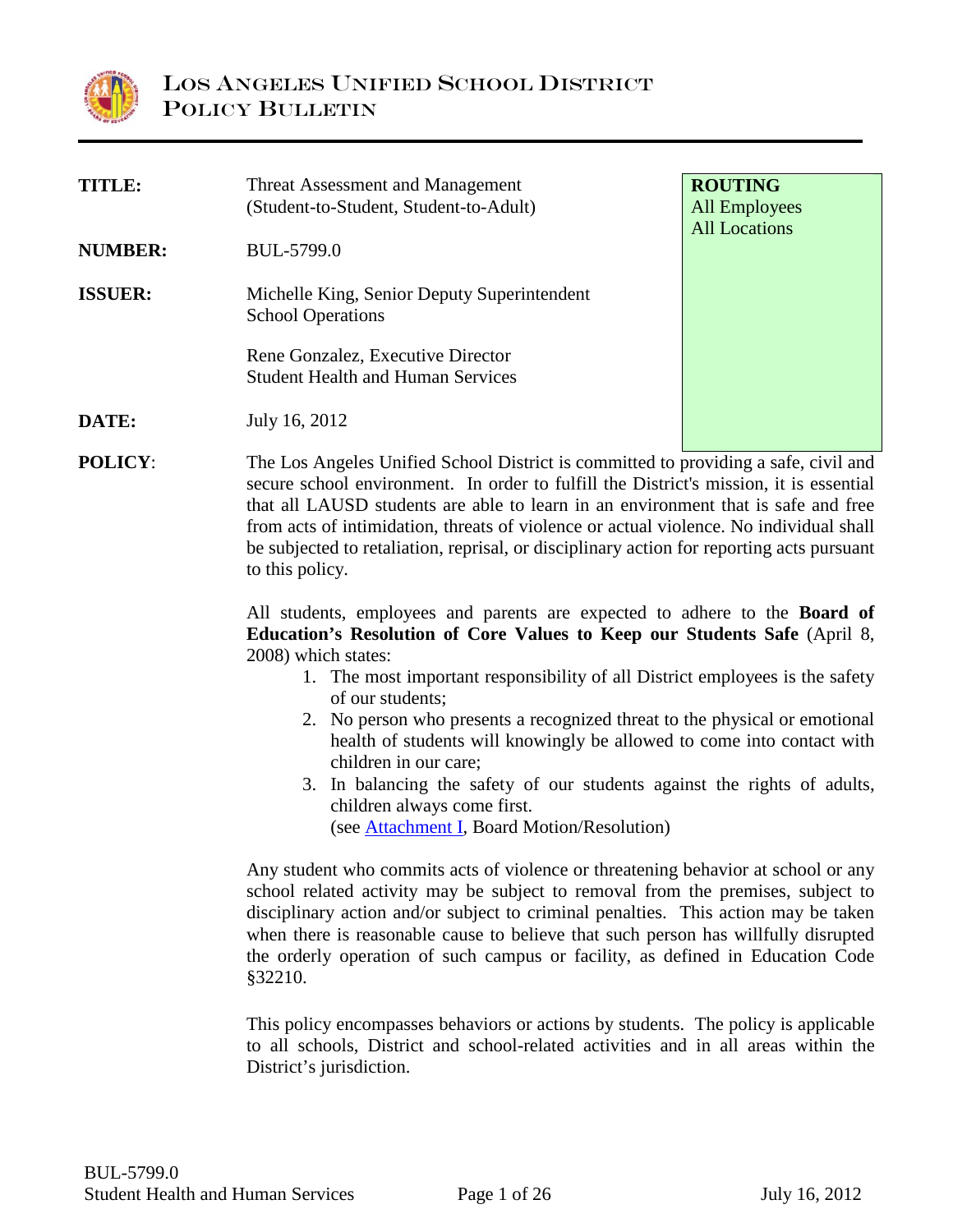

| <b>MAJOR</b><br><b>CHANGES:</b> | This Bulletin replaces BUL-1119.1, titled "Organizing for Assessing and Managing<br>Threats," on the same subject issued by the Office of the Chief Operating Officer,<br>dated December 7, 2005. It provides updated information and clarification of<br>guidelines for Threat Assessment and Management (TAM) procedures at schools.                      |
|---------------------------------|-------------------------------------------------------------------------------------------------------------------------------------------------------------------------------------------------------------------------------------------------------------------------------------------------------------------------------------------------------------|
| <b>PURPOSE:</b>                 | The purpose of this bulletin is to outline administrative procedures governing<br>school violence and threats involving students.                                                                                                                                                                                                                           |
| <b>BACKGROUND:</b>              | Violence results in significant human and fiscal costs and disrupts the learning<br>environment. Threat and violence risk assessment and management in the<br>educational setting is recognized as a challenging and dynamic process that calls<br>for responses and interventions from administration, staff, law enforcement and the<br>school community. |

**GUIDELINES**: The following guidelines apply.

#### I. **DEFINITIONS**

#### **School Violence**

School violence falls on a continuum that recognizes severity, frequency, and recency. Violence can be impacted by individual characteristics, environmental stressors, and/or the relationship between involved parties. It is any act of physical, verbal or emotional aggression, and represents a continuum of behaviors that includes threats, violence, harassment, bullying, stalking, vandalism, emotional abuse, intimidation, and other forms of conduct that create anxiety, fear, and a climate of distrust in the educational setting.

#### **Threat**

The expression of a willful intent or desire to inflict harm that would likely result in death, bodily injury, physical damage to property, or disruption to institutions or District-sponsored activities. A threat may be direct, indirect, verbal, non-verbal, written, or electronic and may target an individual, a particular group on campus, the entire school, or the community.

#### **Bullying**

Any severe or pervasive physical or verbal act or conduct, including electronic communications, and including one or more acts committed by a pupil or group of pupils, directed toward one or more pupils that has or can be reasonably predicted to have one or more of the following effects on a reasonable student:

- 1. Reasonable fear of harm to person or property of student(s)
- 2. Substantially detrimental effect on physical or mental health of student(s)
- 3. Substantial interference with academic performance
- 4. Substantial interference with ability to participate in or benefit from school services, activities, or privileges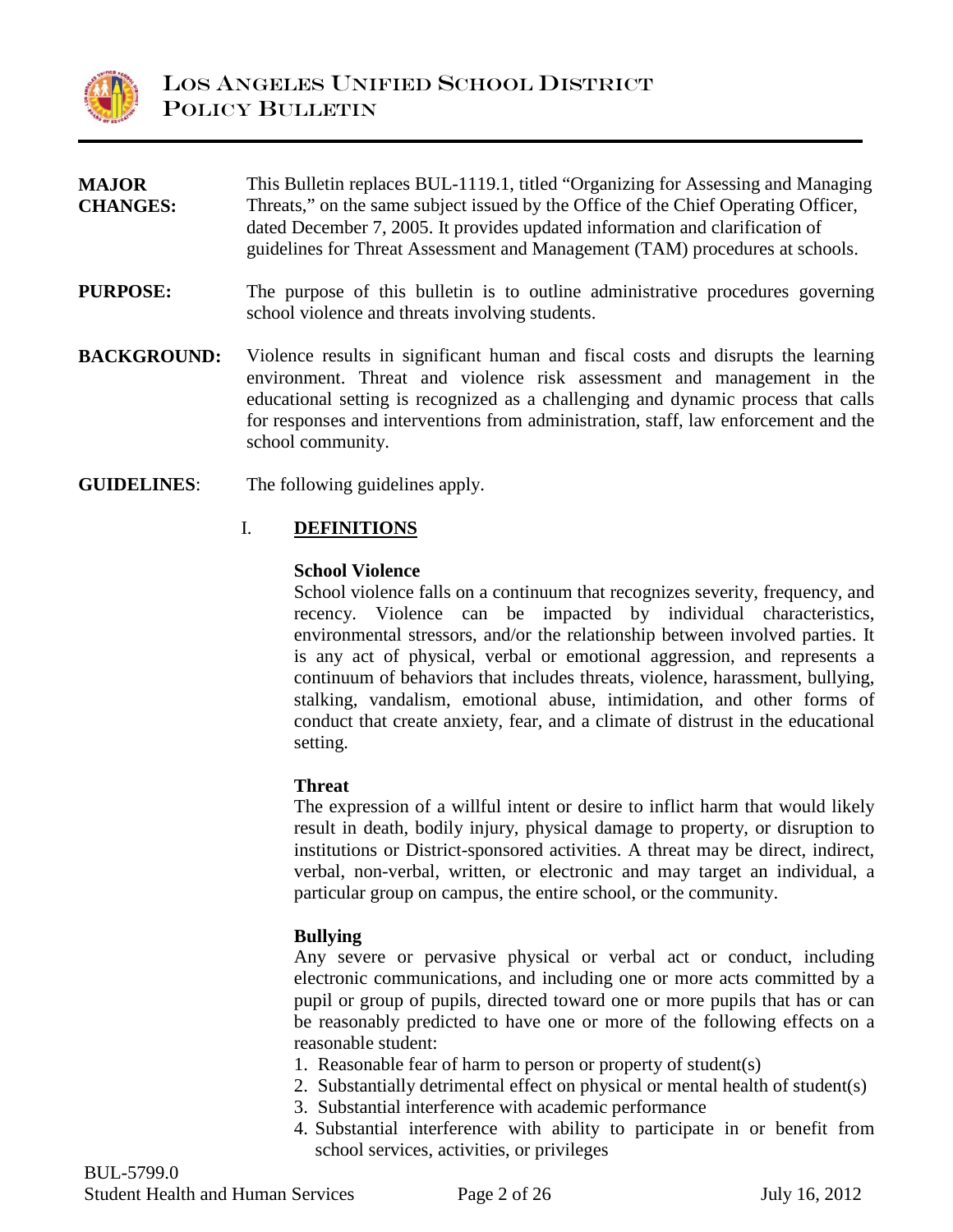

#### **Hate Violence**

Any act punishable as a hate crime under the Penal Code, including a criminal act (threat, injury, use of force, damage or destruction of property) committed, in whole or in part, because of one or more actual or perceived characteristics of the victim: (1) disability; (2) gender; (3) nationality; (4) race or ethnicity; (5) religion; (6) sexual orientation; and/or (7) association with a person or group with one or more of these actual or perceived characteristics.

### II. **RESPONSIBILITIES OF DISTRICT EMPLOYEES**

All District employees are expected to:

- Adhere to the Threat Assessment and Management (TAM) policy and act in accordance with the policy.
- Report any suspected threats to the site administrator or designee immediately or as soon as possible.
- Cooperate in the investigation of complaints by providing relevant information.
- A. Administrator/Designee must:
	- 1. Establish a safe and respectful school environment.
	- 2. Establish a multi-disciplinary school site threat assessment team, in accordance with the Coordinated Safe and Healthy School Plan, Volume 3.
	- 3. Ensure that the TAM policy is implemented; including all applicable protocols (see Section III).
- B. Educational Service Center (ESC) Administrators and Staff must:
	- 1. Be responsible for enforcing the TAM policy.
	- 2. Designate ESC staff to ensure the implementation of this policy and provide guidance and support, as needed, to the school site team.
- C. Central Office Staff must:
	- 1. Support this policy by assisting schools with guidance and support, as needed.
	- 2. Align this policy with related District initiatives.

#### III. **PROTOCOL FOR RESPONDING TO SCHOOL VIOLENCE AND THREATS**

<span id="page-3-0"></span>The following are general procedures for the administrator/designee to respond to any reports of violence or threats in schools, at District and school-related activities and in all areas within the District's jurisdiction. The urgency of the situation will dictate the order and applicability in which the subsequent steps are followed. (See [Attachment A](#page-14-0) for an abbreviated version of the protocol indicated below.)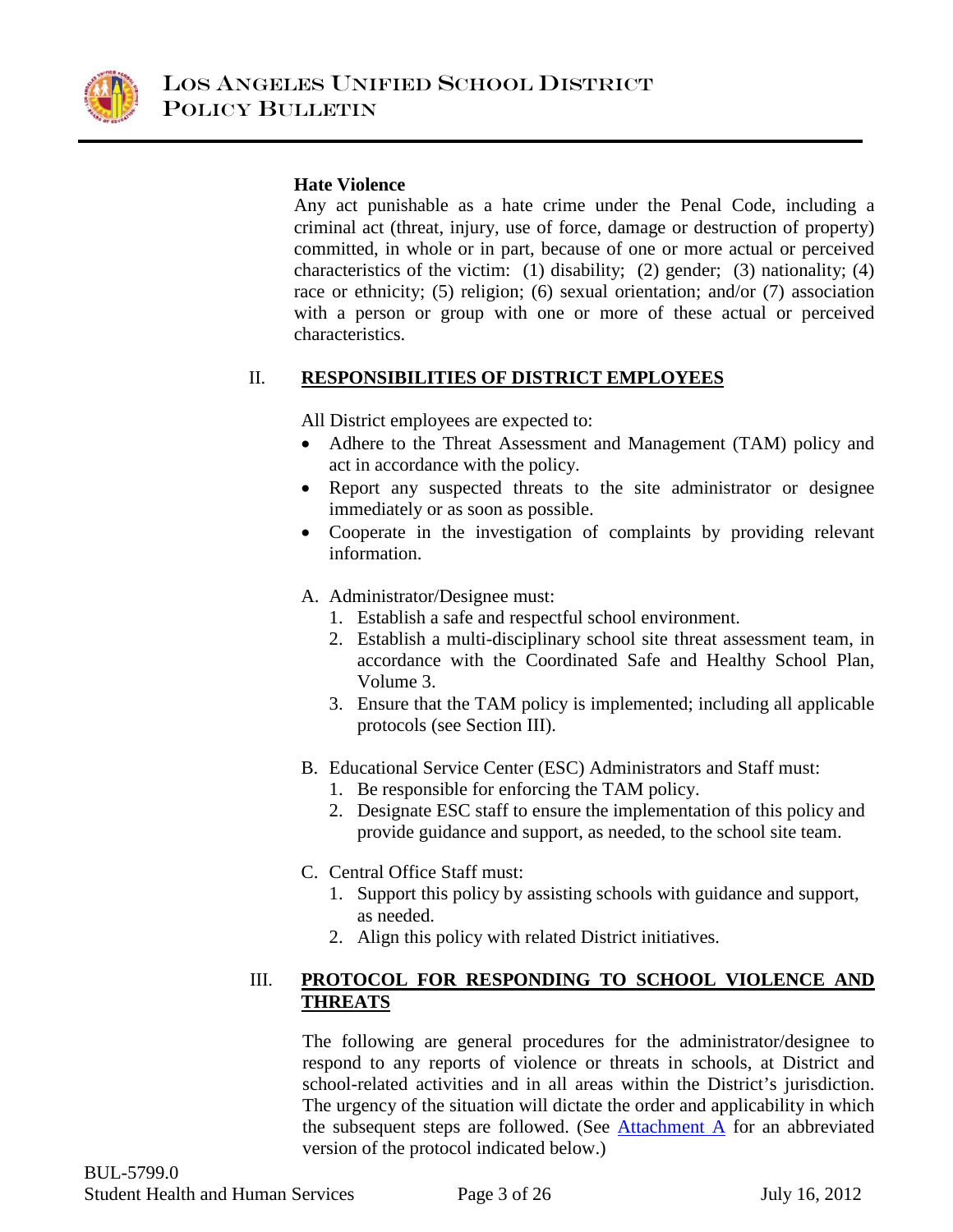

- A. Secure Campus/Office Safety
	- 1. Call 911 for immediate, emergency life threatening situations.
	- 2. Call Los Angeles School Police Department (213) 625-6631 or local law enforcement for assistance at the school site or school related activity.
	- 3. Secure site and/or implement lockdown, if necessary.
	- 4. Contact the Los Angeles County Department of Mental Health ACCESS (800) 854-7771 for a mental health evaluation to determine risk to self or others and possible hospitalization (see Section III, H<sub>3</sub>).
	- 5. Warn the intended victim(s) of the threat and/or take reasonable steps to protect the threatened individual(s) in the educational setting. If the targeted individual is a student, take appropriate steps to warn the parent/guardian.
	- 6. For assistance and consultation, contact School Mental Health, Crisis Counseling and Intervention Services at (213) 241-3841.
- B. Notify
	- 1. ESC Operations staff.
	- 2. Other offices, as appropriate (see **Attachment H**, Resource List).
	- 3. Document the incident in the Incident System Tracking Accountability Report (iSTAR).
- C. Investigate

<span id="page-4-0"></span>Prior to convening a multi-disciplinary threat assessment team, designated staff from the team should gather background information that includes:

- 1. Student information (e.g., name, date of birth, address)
- 2. Emergency information (e.g., family contact, health care provider information)
- 3. Attendance records
- 4. Student cumulative records, including Individualized Education Program (IEP), psycho-educational assessment, prior school records
- 5. Student discipline records, including any history or discipline related to the incident
- 6. Student health information, including self-injurious behavior and/or suicidal ideation
- 7. Review of District computers and property (e.g., desks, books, lockers), as applicable, if reasonable suspicion exists for an administrative search
- 8. Personal communication devices, as applicable, if reasonable suspicion exists for an administrative search
- 9. Statements from witnesses (e.g., students, teachers, other staff)
- 10. Family situation information
- 11. Triggering events or other personal stressors (e.g., mental/physical health, death, divorce, economic or family stressors, relationship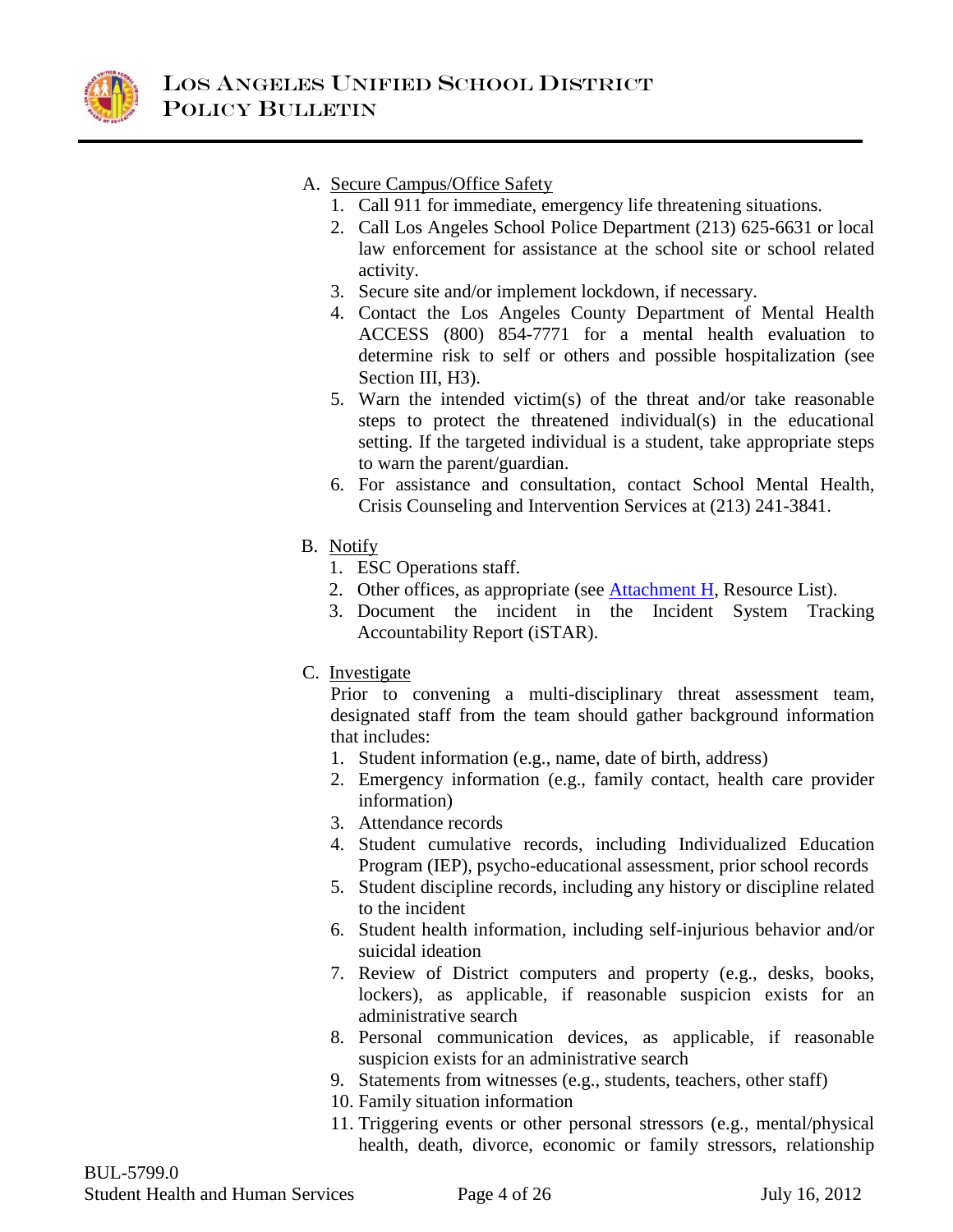

problems)

- 12. Access to weapons
- 13. Other pertinent information (e.g., written material, e-mails, pictures, social network postings)

*The privacy of all students should be protected at ALL times, disclose information only on a need to know basis.* 

D. Convene a Threat Assessment Team

The multi-disciplinary team may include, but not be limited to, an Administrator, a Los Angeles School Police Department Officer, and a mental health professional (e.g., Psychiatric Social Worker, School Psychologist, Pupil Services and Attendance Counselor). The student making the threat, the targeted individual(s) or witness(es) should not be part of the threat assessment team meeting.

Critical roles of effective teams include:

- 1. Communication among all key stakeholders. The administrator/designee shall coordinate and document all actions.
- 2. Collaboration with other professionals across institutional boundaries, including local law enforcement, community mental health agencies, child protective services, and probation.
- 3. Coordination of services for prevention, early identification, and interventions.
- 4. Sharing of confidential information shall be restricted to those persons with a need to know basis. Information must not be discussed or divulged concerning any involved parties to any other person(s).
- 5. Consultation with other resources may include: ESC Administrator of Operations, ESC Operations Coordinators; Office of General Counsel; Educational Equity Compliance Office; Crisis Counseling and Intervention Services; Human Relations, Diversity and Equity; Division of Special Education; Behavior Support Unit; and Student Discipline, Expulsion and Support Unit.
- <span id="page-5-1"></span><span id="page-5-0"></span>E. Assess for Risk to Self or Others
	- 1. The administrator /designee or the designated school site threat assessment team member will meet with the student to complete a risk assessment using [Attachment B](#page-16-0), School Violence Risk Assessment Checklist and [Attachment C,](#page-18-0) Suicide Risk Assessment Checklist. The questions should not be read to the student, but rather should be used as a guide while assessing the student.
	- 2. The multi-disciplinary threat assessment team will determine the level of risk by reviewing Attachment B, School Violence Risk Assessment Checklist and Attachment C, Suicide Risk Assessment Checklist, as needed: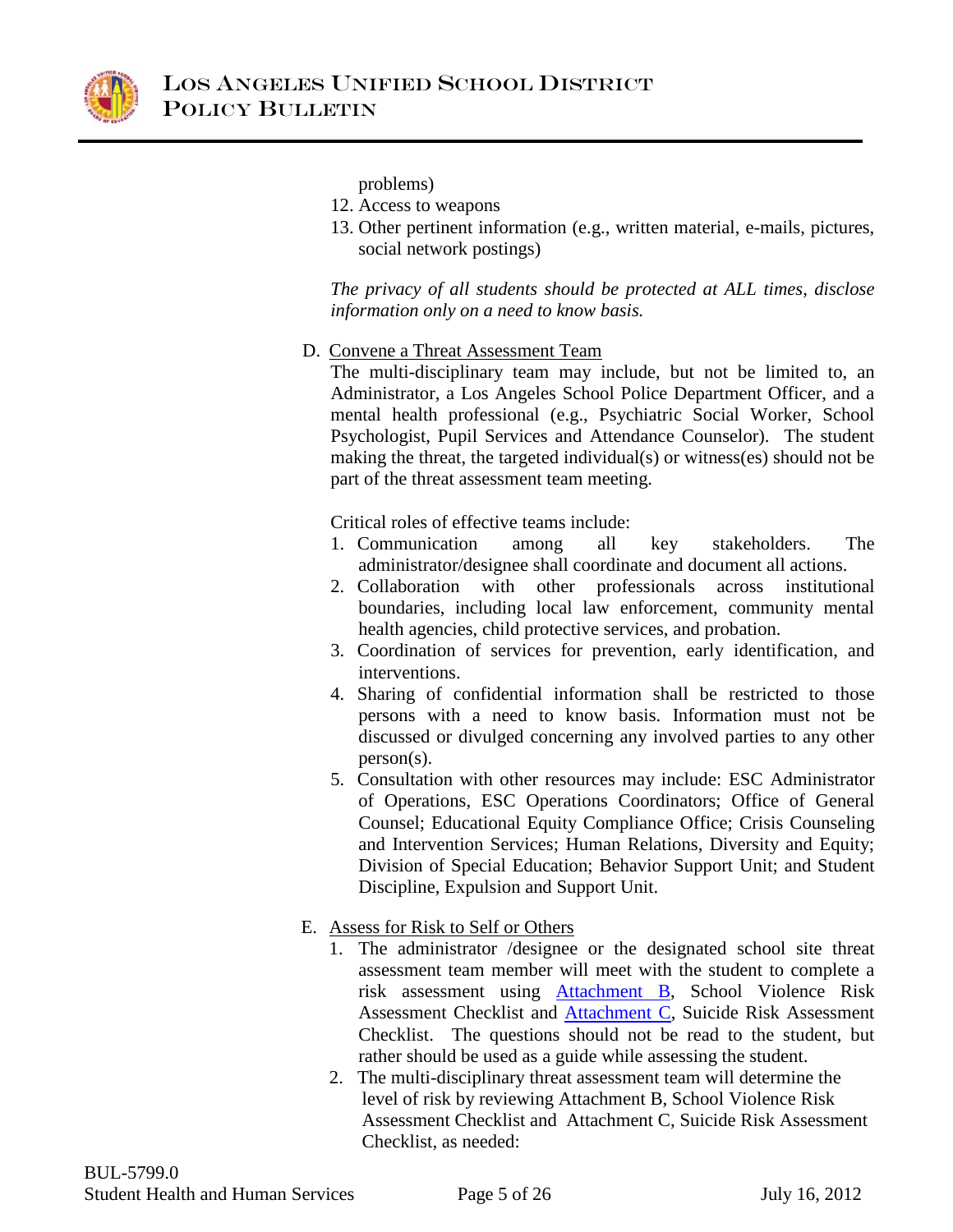

- **Low Risk** Does not pose imminent danger to self or others; insufficient evidence for violence potential.
- **Moderate Risk** May pose imminent danger to self or others, but there is insufficient evidence to demonstrate a viable plan of action to do harm.
- **High Risk**  Poses imminent danger to self or others with a viable plan to do harm and exhibits extreme and/or persistent inappropriate behaviors; sufficient evidence for violence potential; qualifies for immediate arrest or hospitalization.

### F. Suspected Child Abuse

If child abuse is suspected or there is concern that contacting the parent may escalate the student's current level of risk, and/or the parents/guardians are contacted and unwilling to respond, report the incident to the appropriate child protective services agency following the District's *Child Abuse and Reporting Requirements*, BUL-1347.2. This report should include information about the student's suicide risk.

### G. Determine Appropriate Action Plan

Interventions will be based upon the severity and potential risk of the threat. The action plan determined by the team should be documented and managed by the school site administrator/designee. Actions may include:

- 1. Contact with and/or apprehension of student(s) who initiated the threat.
- 2. Removal of student from premises.
- 3. Conference with student(s) initiating the threat and his/her parent(s) and consider appropriate interventions, including access to mental health services, case management, school or community resources. Other actions may include discipline, change of class(es), and/or change of school.
- 4. Consider the possibility that there are circumstances that might increase the likelihood of an attack that may need to be addressed. Examples of triggers may include bullying, suspension, expulsion, relationship problems, significant loss, or interpersonal conflict.
- 5. Warn and protect the targeted individual(s) of the threat and/or take reasonable steps to protect the targeted individual(s) in the school, when appropriate. If the targeted individual is a student, take appropriate steps to warn the parent/guardian.
- 6. Design support system for the targeted individual and/or student who initiated threat, if appropriate.
- 7. Obtain a restraining order, when appropriate.
- 8. Monitor progress toward reestablishing school safety.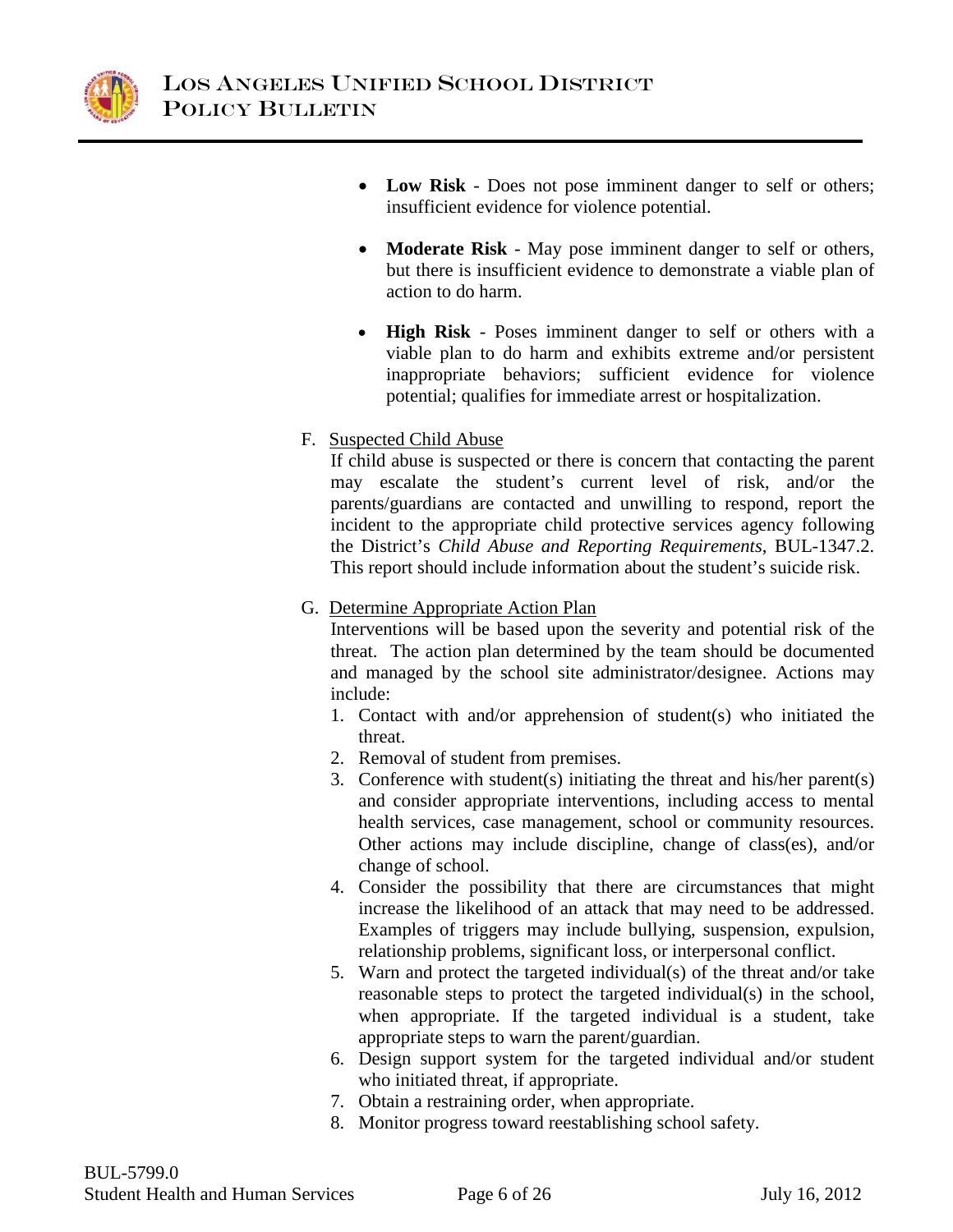

#### H. Additional Actions

Additional interventions may be required if the behavior falls under any of the following categories:

- 1. Criminal Threat (bodily harm or an immediate physical threat)
	- a. Call Los Angeles School Police Department or local law enforcement.
	- b. Warn the targeted individual(s) and their parent/guardian of the threat and/or take reasonable steps to protect the targeted individual(s) while attending school or a school related activity/event.
	- c. Notify the ESC Operations staff and Student Discipline and Expulsion Support Unit.
- 2. Disciplinary Action
	- a. Contact Student Discipline and Expulsion Support Unit to discuss procedures for discipline and/or intervention.
	- b. If the student has an IEP, consult the appropriate staff from the Division of Special Education.
	- c. Notify the ESC Operations staff.
- 3. Mental Health Evaluation
	- a. While in school or at a school-sponsored activity, students who present with severe mental health/behavior issues, such as depression, homicidal or suicidal ideation, should be addressed by an administrator/designee to discuss any concerns for their safety and health/mental health well-being.
		- (1) Determine the level of risk by reviewing Attachment B, School Violence Risk Assessment Checklist and Attachment C, Suicide Risk Assessment Checklist, as needed. If the behaviors are determined to be high risk, secure emergency services by calling 911, Los Angeles County Department of Mental Health ACCESS (800) 854-7771, and/or School Police (213) 625-6631.
		- (2) Supervise and monitor the student until appropriate assistance arrives.
		- (3) Non-law enforcement District employees should not transport students exhibiting the behaviors noted above.
	- b. Contact law enforcement to conduct a welfare check, as appropriate.
	- c. For assistance and consultation, contact Crisis Counseling and Intervention Services, School Mental Health at (213) 241-3841.
- I. Student Re-entry Guidelines
	- 1. A student returning to school following hospitalization, including psychiatric and drug or alcohol inpatient treatment, must have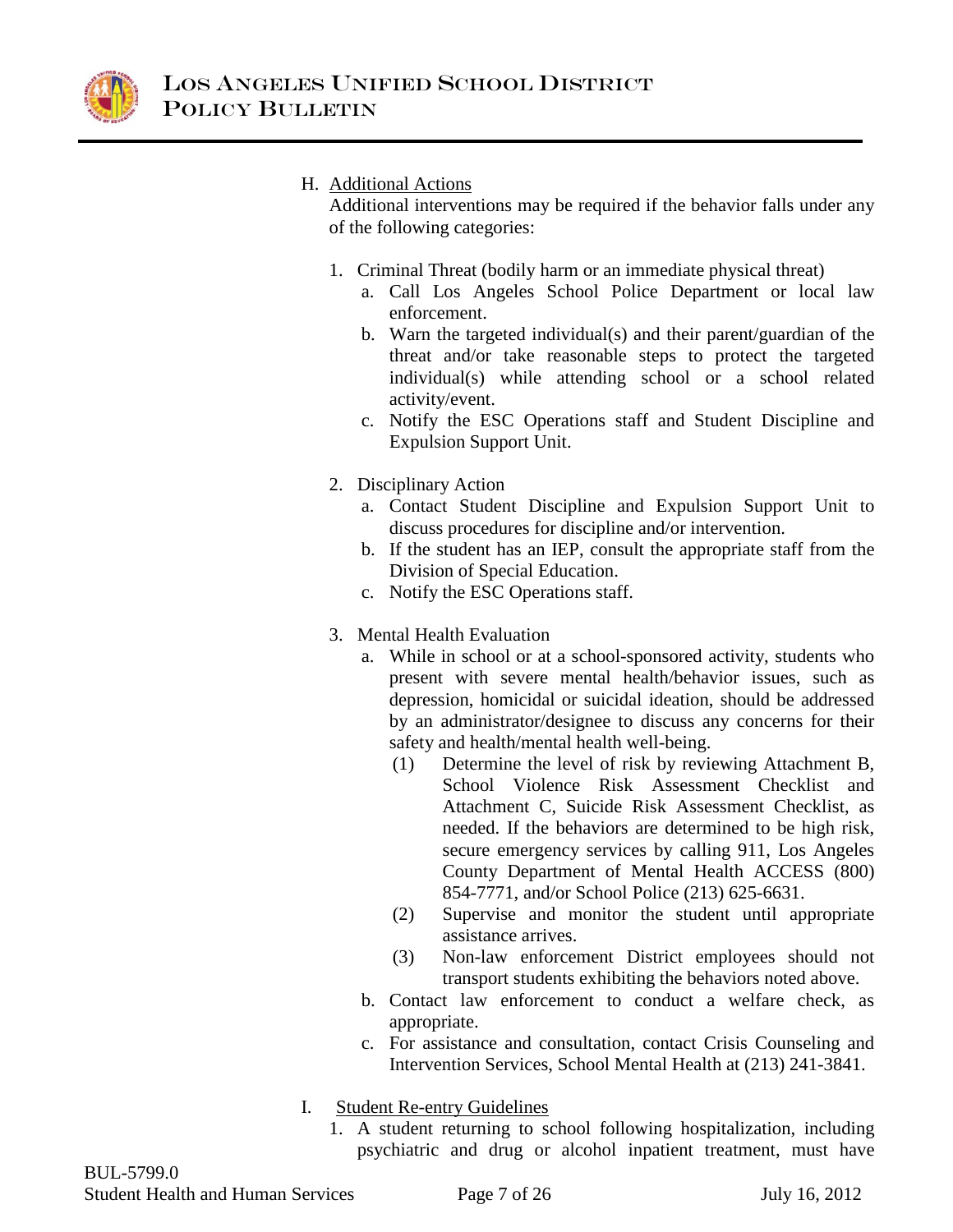<span id="page-8-1"></span>

written permission by the health care provider to attend school (see [Attachment E,](#page-21-0) Medical Clearance for Return to School).

- 2. If the student has been out of school for any length of time, including mental health hospitalization, the school site administrator/designee may consider holding a re-entry meeting with key support staff, parents, and student to facilitate a successful transition. See [Attachment D,](#page-20-0) Student Re-entry Guidelines for a checklist of action items to consider.
- <span id="page-8-0"></span>3. As appropriate, consider an assessment for special education for a student whose behavioral and emotional needs effect their ability to benefit from their educational program (see REF-5578.0 *Guidelines for Individualized Education Program Teams Regarding the Social-Emotional Needs of Students with Disabilities,* October 17, 2011).
- 4. If the student is transferred to another school or location, the site administrator/designee should communicate with the receiving school to assist with the transition and ensure continued support services for the student. See Attachment D, Student Re-entry Guidelines for a checklist of action items to consider.
- J. Provide Resources (see Attachment H, Resource List)
	- 1. For mental/physical health services, refer the student to School Mental Health, a community resource provider, or their health care provider.
	- 2. For students who pose a risk to themselves, provide the 24/7 Suicide Prevention Crisis Line (877) 727-4747.
- K. Monitor and Manage
	- 1. The administrator/designee will monitor and manage the case as it develops and until it has been determined that the individual no longer poses an immediate threat to self or others.
	- 2. Maintain consistent communication with appropriate parties on a need to know basis.
	- 3. Update iSTAR, as needed.
- <span id="page-8-2"></span>L. Document All Actions
	- 1. Each administrator/designee shall maintain records and documentation of actions taken at the school for each case by completing an incident report in the iSTAR.
	- 2. The administrator/designee notes taken during the threat assessment meeting are for use by Los Angeles Unified School District attorneys. No copies of the notes shall be furnished to anyone including employees, students, or parents without permission from the Office of General Counsel. [Attachment G,](#page-23-0) Inter-office Correspondence, may be used to document notes during a threat assessment meeting.
	- 3. Notes, documents and records related to the incident are considered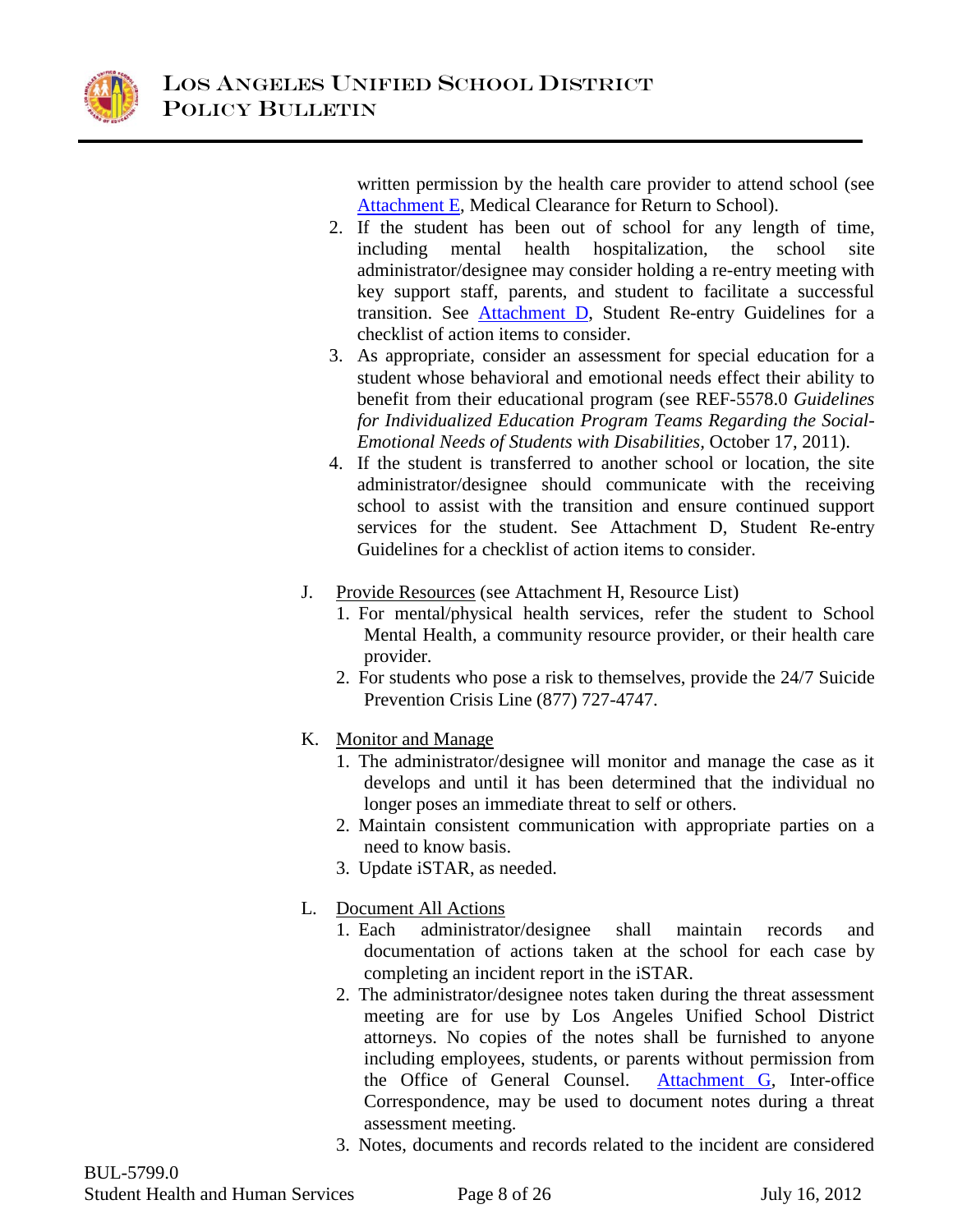

confidential information and remain privileged to authorized personnel. These notes should be kept in a confidential file separate and apart from the student's cumulative records.

### IV. **RESPONDING TO SUICIDAL IDEATION AND BEHAVIOR**

For matter related to students exhibiting suicidal ideation and/or behaviors, follow guidelines as indicated in BUL-2637.1 Suicide Prevention, Intervention and Postvention, July 16, 2012 or contact the ESC Operations staff.

#### V. **RESPONDING TO STUDENTS WITH DISABILITIES**

For matters related to students with disabilities whose behavioral and emotional needs are documented to be more intense in frequency, duration, or intensity; affect their ability to benefit from their special education program; and are manifested at the school, at home, and in the community, follow guidelines as indicated in REF-5578.0 *Guidelines for Individualized Education Program Teams Regarding the Social-Emotional Needs of Students with Disabilities,* October 17, 2011 and contact the Division of Special Education (213) 241-8051 for further assistance.

For matters related to students with disabilities who are self-injurious, but the behavior is not related to suicide or suicidal ideation, follow guidelines as indicated in BUL-5376.0, *Behavior Intervention Regulations for Students with Disabilities with Serious Behavior Problems,* January 17, 2011 and contact the Division of Special Education (213) 241-8051 for further assistance.

#### VI. **RESPONDING TO BULLYING AND HAZING**

For matters of student-to-student, adult-to-student, and student-to-adult bullying or hazing follow guidelines as indicated in BUL-5212.0 Bullying and Hazing Policy, August 27, 2010 or contact the ESC Operations staff.

#### VII. **RESPONDING TO HATE VIOLENCE**

For incidents or threats related to hate-motivated violence follow guidelines as indicated in BUL-2047.0 Responding to and Reporting Hate-Motivated Incidents and Crimes, dated October 10, 2005 or contact the ESC Operations staff.

#### VIII. **CONFIDENTIALITY**

All matters are confidential and may not be shared, except with those persons who need to know. Information sharing should be within the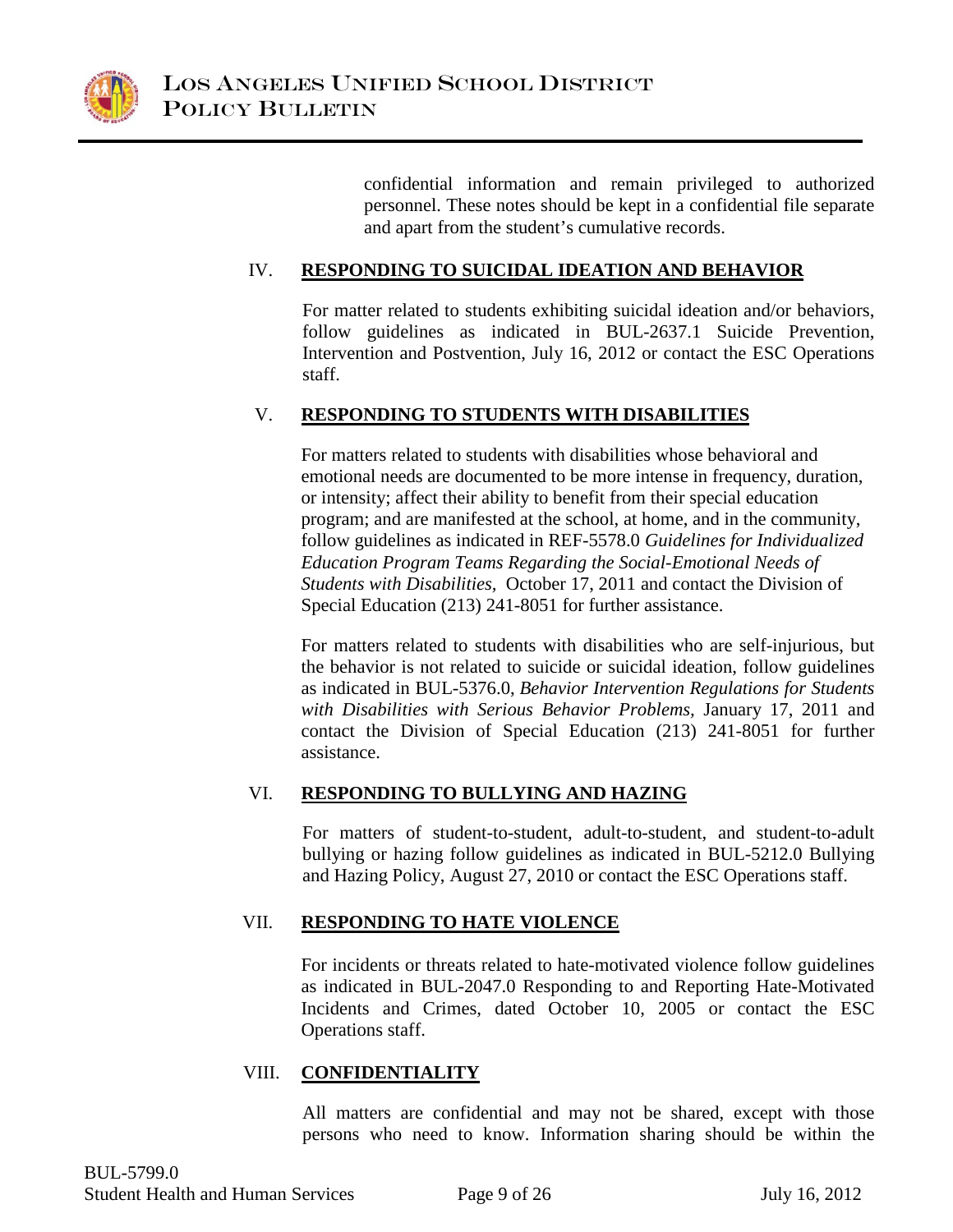

confines of the District's reporting procedures and investigative process. The District will not tolerate retaliation against anyone for reporting threatening behaviors.

#### **AUTHORITY:** This is a policy of the Superintendent of Schools. The following legal authorities are applied in this policy:

California Constitution Article 1, §28(c) California Civil Code 43.92 California Code of Civil Procedure §527.6 California Education Code §§32210 et seq. California Education Code §§35160 et seq. California Education Code §44808 California Education Code §§48900 et seq. California Education Code §48950 California Penal Code §§626 et seq. Los Angeles Municipal Code §63.94 California Penal Code §422 *Ewing v. Goldstein,* 120 Cal. App 4th 807 (2004) *Tarasoff v. [Regents of the University of California](http://en.wikipedia.org/wiki/Regents_of_the_University_of_California) (1976)* 17 Cal. 3d 425, 551 P.2d 334, 131 Cal. Rptr. 14

**RELATED RESOURCES:** *[Acceptable Use Policy \(AUP\) For District Computer and Network Systems,](http://notebook.lausd.net/pls/ptl/url/ITEM/BB58050CF106D014E0430A000210D014)*  [BUL-999.5,](http://notebook.lausd.net/pls/ptl/url/ITEM/BB58050CF106D014E0430A000210D014) dated May 1, 2012.

> *[Behavior Intervention Regulations for Students with Disabilities with Serious](http://notebook.lausd.net/pls/ptl/url/ITEM/99843E85B69FC080E0430A000210C080)  [Behavior Problems,](http://notebook.lausd.net/pls/ptl/url/ITEM/99843E85B69FC080E0430A000210C080)* BUL-5376.0, dated January 17, 2011.

*[Bullying and Hazing Policy \(Student-to-Student, Adult-to-Student, and Student-to-](http://notebook.lausd.net/pls/ptl/url/ITEM/8CDFC4E66F7D505AE0430A000210505A)Adult)*[, BUL-5212.0,](http://notebook.lausd.net/pls/ptl/url/ITEM/8CDFC4E66F7D505AE0430A000210505A) dated August 27, 2010.

*[Child Abuse and Neglect Reporting Procedures,](http://notebook.lausd.net/pls/ptl/url/ITEM/A28A6078F1D76054E0430A0002106054)* BUL-1347.2, dated July 1, 2011.

*[Discipline Foundation Policy: School-Wide Positive Behavior Support](http://notebook.lausd.net/pls/ptl/url/ITEM/2BD0A3DF8A46B036E0430A000210B036)*, [BUL-3638.0,](http://notebook.lausd.net/pls/ptl/url/ITEM/2BD0A3DF8A46B036E0430A000210B036) dated March 27, 2007.

*[Enrollment of Students Returning from Juvenile Justice Facilities and Other](http://notebook.lausd.net/pls/ptl/url/ITEM/AABACE9927A1302AE0430A000210302A)  Placements,* [BUL-5553.0,](http://notebook.lausd.net/pls/ptl/url/ITEM/AABACE9927A1302AE0430A000210302A) dated September 6, 2011.

*[Expulsion of Students – Policy and Procedures](http://notebook.lausd.net/pls/ptl/url/ITEM/A93883D42FB09090E0430A0002109090)*, BUL-4655.1, dated August 22, 2011.

*[Guidelines for Individualized Education Program Teams Regarding the Social-](http://notebook.lausd.net/pls/ptl/url/ITEM/ABE551574ED6F096E0430A000210F096)[Emotional Needs of Students with Disabilities,](http://notebook.lausd.net/pls/ptl/url/ITEM/ABE551574ED6F096E0430A000210F096)* REF-5578.0, dated October 17, 2011.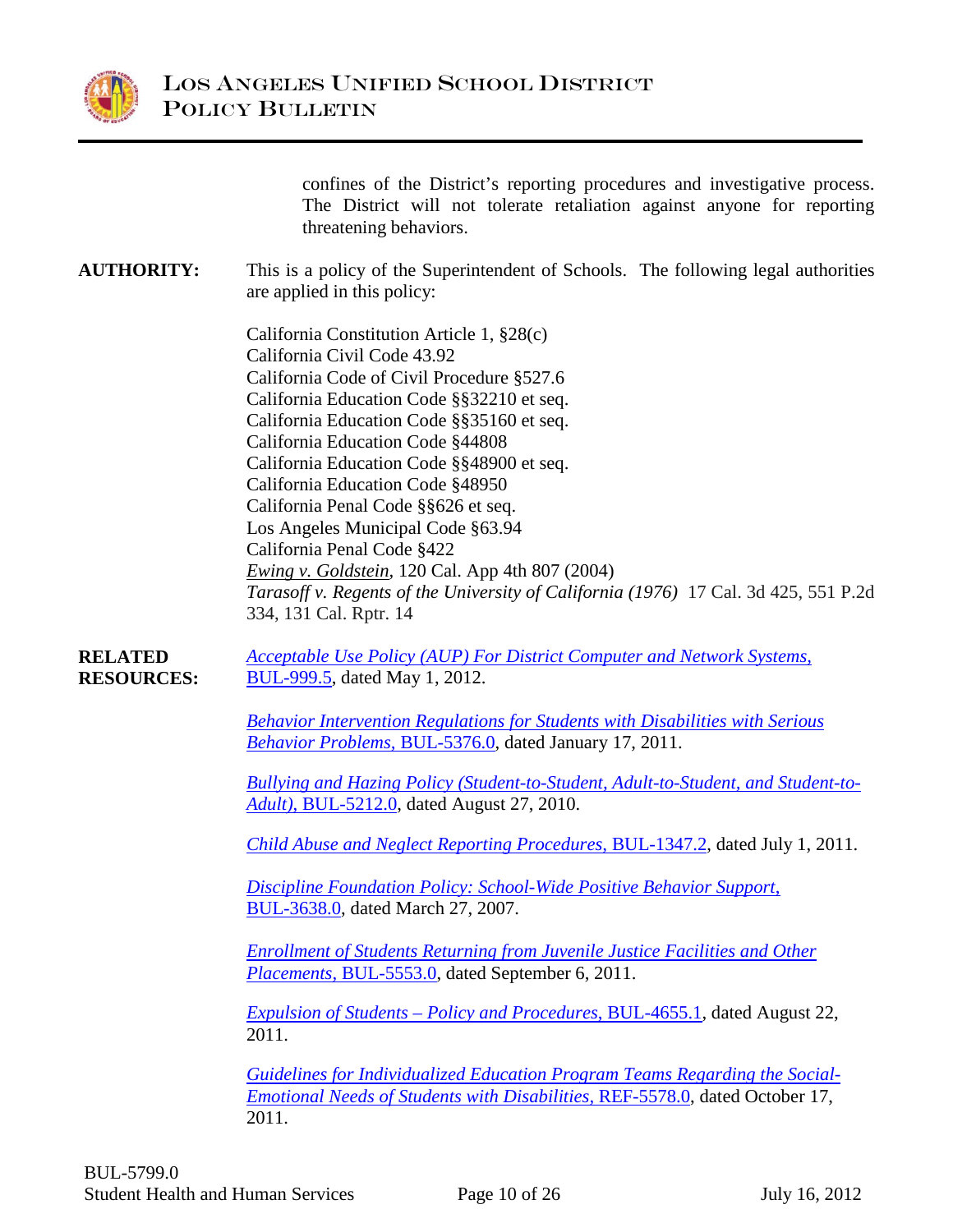

*[Guidelines and Procedures Relating to Student Behavior on School Bus,](http://notebook.lausd.net/pls/ptl/url/ITEM/DC60153E127AEBA0E0330A081FB5EBA0)* BUL-631, dated December 2, 2003.

*[Guidelines on Use of Privately Owned Vehicles for Authorized School District](http://notebook.lausd.net/pls/ptl/url/ITEM/917C3DADC04E7010E0430A0002107010)  Business,* [BUL-5310.0,](http://notebook.lausd.net/pls/ptl/url/ITEM/917C3DADC04E7010E0430A0002107010) dated October 20, 2010.

*[Incident System Tracking Accountability Report,](http://notebook.lausd.net/pls/ptl/url/ITEM/8DDD474C8D52403EE0430A000210403E) BUL-5269.0, dated November 12,* 2010.

*[Information Protection Policy](http://notebook.lausd.net/pls/ptl/url/ITEM/23E49E51DDCDC068E0430A000210C068)*, BUL-1077.1, dated December 5, 2006.

*[Lockdown Procedures for All Schools,](http://notebook.lausd.net/pls/ptl/url/ITEM/99871BC8BC027028E0430A0002107028)* BUL-5469.0, dated May 4, 2011.

*Los Angeles Unified School District Board Resolution*, "Core Values to Keep our Students Safe," passed April 8, 2008.

*[Mandated Reporting of Certain Student Behavior,](http://notebook.lausd.net/pls/ptl/url/ITEM/8DE02D617052B0FCE0430A000210B0FC)* BUL-3927.2, dated September 13, 2010.

*[Opportunity Transfers \(OTs\) Policy,](http://notebook.lausd.net/pls/ptl/url/ITEM/56F55F2B14BFA014E0430A000210A014)* BUL-4478.0, dated December 15, 2008.

*Parent Student Handbook,* Los Angeles Unified School District, 2012-2013.

*[Pupil Records: Access, Confidentiality, and Notice of Education Rights,](http://notebook.lausd.net/pls/ptl/url/ITEM/10DA9629341E903EE0430A081FB5903E)* BUL-2469, dated April 24, 2006.

*[Referral to Community Day Schools,](http://notebook.lausd.net/pls/ptl/url/ITEM/DC60153E1CC7EBA0E0330A081FB5EBA0)* BUL-847.0, dated March 22, 2004.

*[Responding to and Reporting Hate-Motivated Incidents and Crimes](http://notebook.lausd.net/pls/ptl/url/ITEM/01C8F754E6E0A0FAE0430A081FB5A0FA)*, [BUL-2047.0,](http://notebook.lausd.net/pls/ptl/url/ITEM/01C8F754E6E0A0FAE0430A081FB5A0FA) dated October 10, 2005.

*Safe School Plans Update for 2012-2013*, REF-5511, Revised Annually.

*[Section 504 and Students/Other Individuals with Disabilities](http://notebook.lausd.net/pls/ptl/url/ITEM/64DC6B5D144780F6E0430A00021080F6)* , BUL-4692.0, dated May 15, 2009.

*[Sexual Harassment Policy \(Student-to-Student, Adult-to-Student, and Student-to-](http://notebook.lausd.net/pls/ptl/url/ITEM/1F9EBE758959409CE0430A000210409C)Adult)*[, BUL-3349.0,](http://notebook.lausd.net/pls/ptl/url/ITEM/1F9EBE758959409CE0430A000210409C) dated November 29, 2006.

*Suicide Prevention, Intervention and Postvention,* BUL-2637.1, July 16, 2012.

*[Title XI Policy/Complaint Procedures](http://notebook.lausd.net/pls/ptl/url/ITEM/15A671355DD490FCE0430A081FB590FC)*, BUL-2521.1, dated June 7, 2006.

*[Uniform Complaint Procedures \(UCP\)](http://notebook.lausd.net/pls/ptl/url/ITEM/A28A5C9D20244092E0430A0002104092)*, BUL-5159.1, dated July 1, 2011.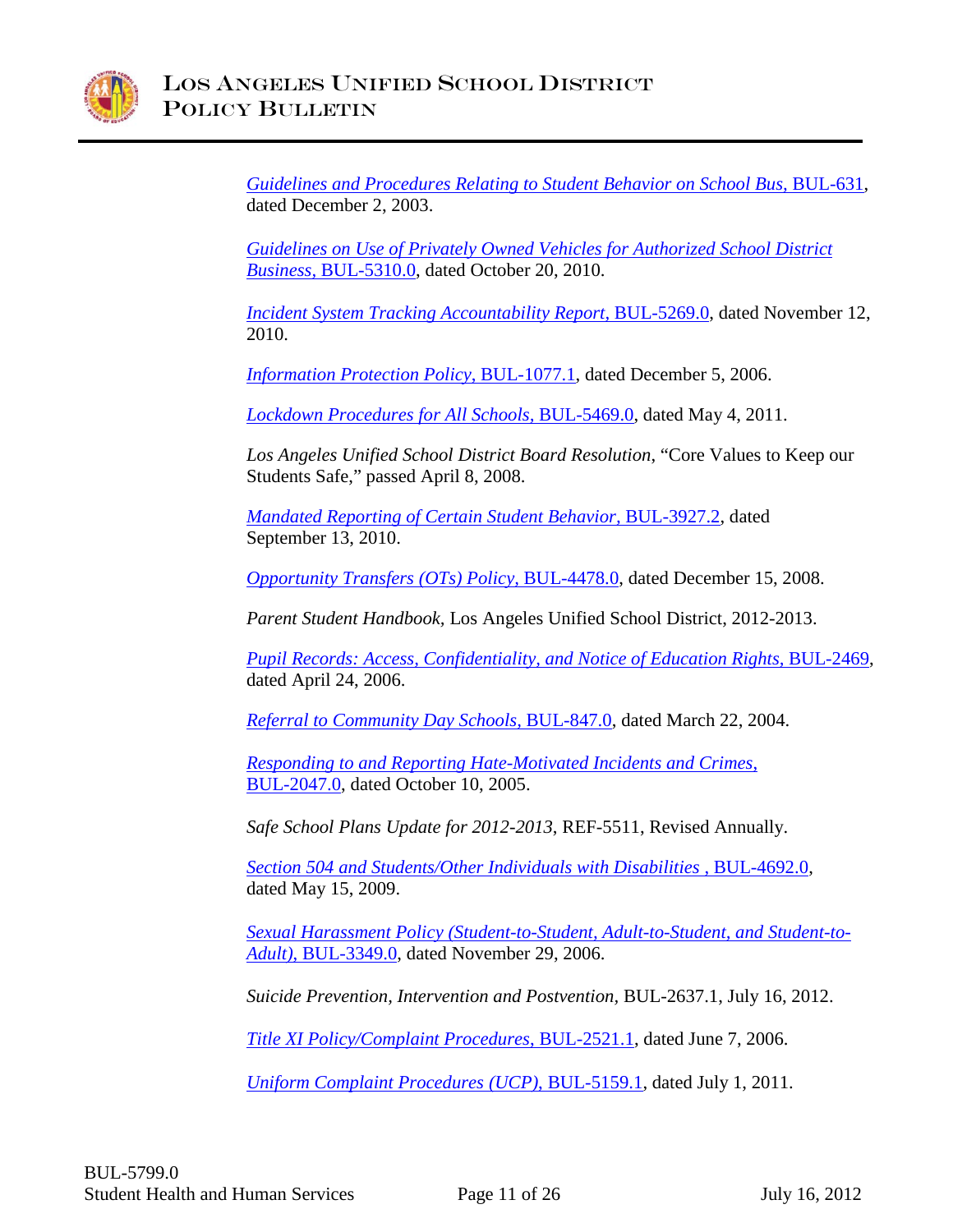

#### **ASSISTANCE:** For assistance and information, please contact any of the following offices:

#### **LAUSD RESOURCES**

*Crisis Counseling and Intervention Service, School Mental Health* (213) 241-3841 –for assistance with threat assessments, suicide prevention and mental health issues.

*Division of Special Education* (213) 241-8051 – for assistance with cases involving students with disabilities.

*Education Equity Compliance Office* (213) 241-7682 – for assistance with alleged student discrimination and harassment complaints.

*Human Relations, Diversity and Equity* (213) 241-5337 – for assistance with issues of bullying, conflict resolution, and diversity trainings.

*Los Angeles School Police Department* (213) 625-6631 – for assistance with any law enforcement matters.

*Office of General Counsel* (213) 241-7600 – for assistance/consultation regarding legal issues.

*School Operations Division* (213) 241-5337 – for assistance with school operations and procedures concerning students and employees.

*Student Discipline, Expulsion and Support Unit* (213) 202-7555 – for assistance and guidance regarding District student discipline.

#### **NON-LAUSD RESOURCES**

*Los Angeles County Department of Mental Health ACCESS* (800) 854-7771 – collaborates with Crisis Counseling & Intervention Services for the administration and coordination of all mental health and law enforcement mobile response services in the event of a critical incident, including Psychiatric Mobile Response Teams

(PMRT) and School Threat Assessment Response Teams (START). These teams respond to schools, offices, and homes.

*Mental Evaluation Unit (MEU), including Staff Management Advisory and Response Team (SMART)* (213) 996-1300 or 1334 – for law enforcement and mental health response, when an individual is a flight risk, violent, or high risk for harm to self or others.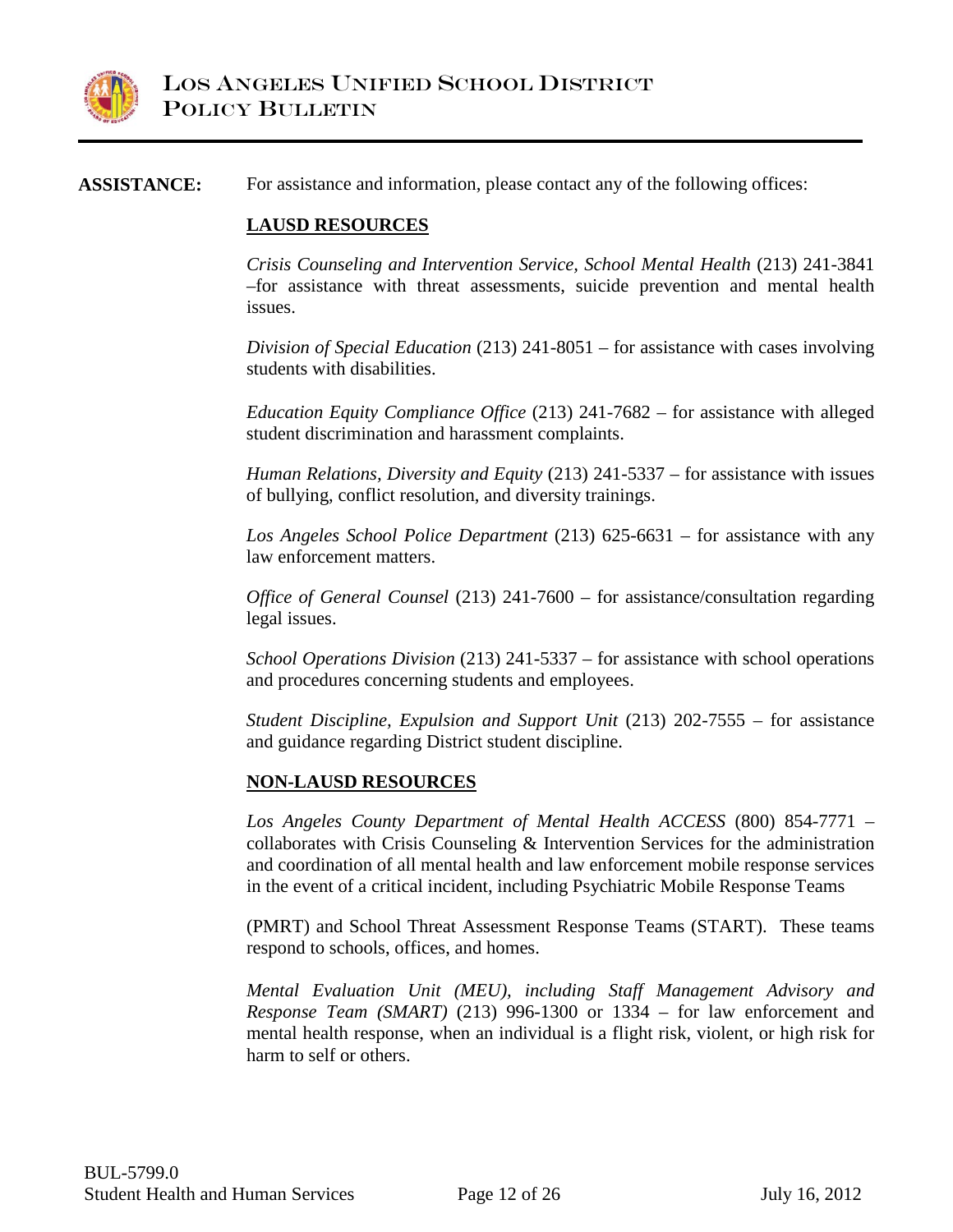

*Suicide Prevention Crisis Line* (877) 727-4747 – a 24 hour crisis line for individuals who are contemplating, threatening, or attempting suicide, including their family and friends.

*Valley Coordinated Children's Services* (818) 708-4500 – a county funded resource to provide crisis intervention, assessment, short term stabilization and treatment, and evaluation and referral for psychiatric mobile response team. This agency serves children ages 3 - 17 years old in the San Fernando Valley.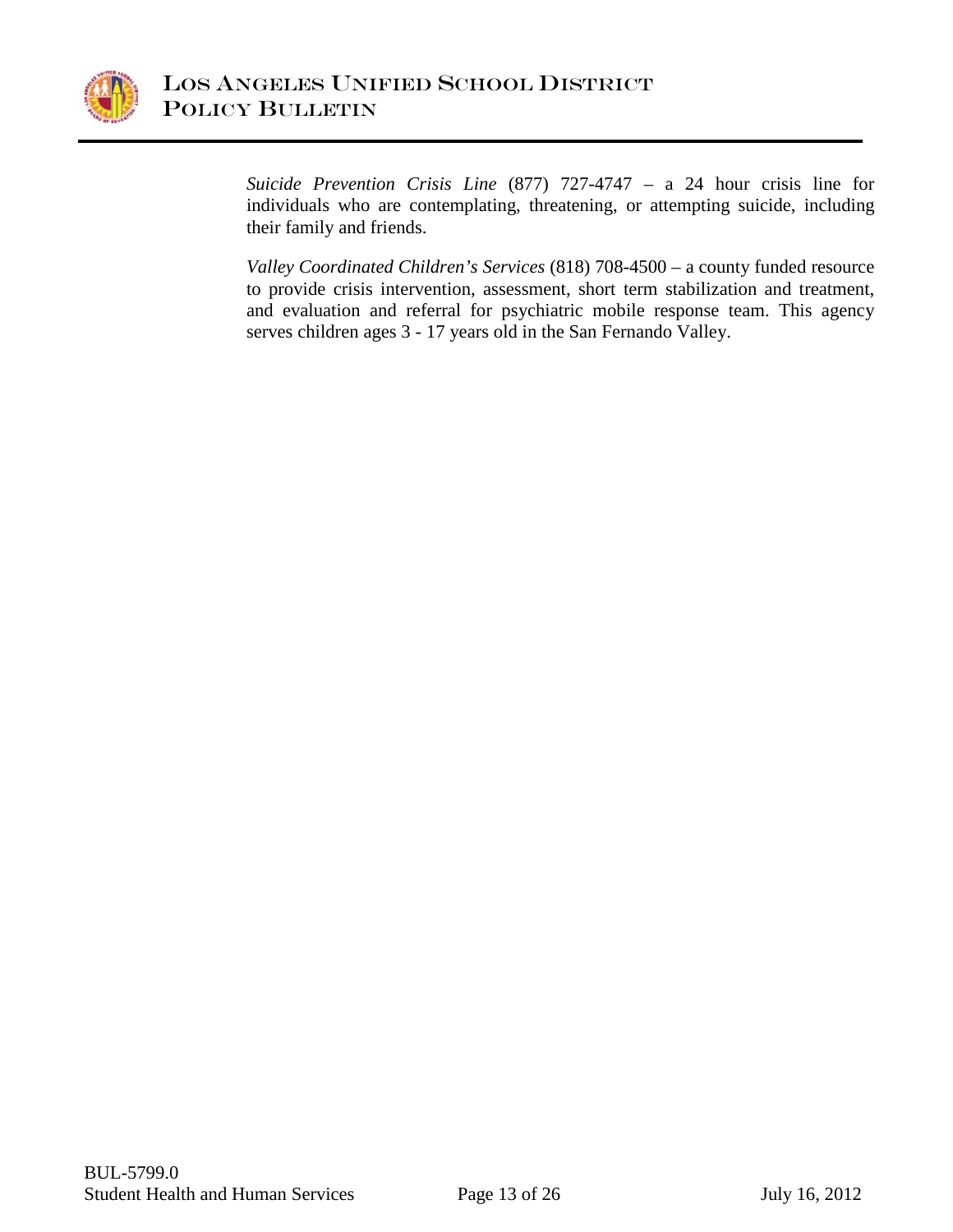### **[PROTOCOL FOR RESPONDING TO SCHOOL VIOLENCE AND THREATS](#page-3-0)**

<span id="page-14-0"></span>The following is a summary checklist of general procedures for the administrator/designee to respond to any reports of violence or threats in schools, at District and school-related activities and in all areas within the District's jurisdiction (student-to-student, student-to-adult). The urgency of the situation will dictate the order in which the subsequent steps are followed.

#### **For a complete description of each procedure, refer directly to the Bulletin 5799.0, Guidelines Section III, Protocol for Responding to School Violence and Threats.**

- A.  $\vert$  SECURE CAMPUS/OFFICE SAFETY (This may include calling law enforcement, the Los Angeles County Department of Mental Health, warning the intended victim(s), or consulting with Crisis Counseling and Intervention Services.)
- $B.$   $\Box$  NOTIFY (ESC Operations Staff, other offices, document on iSTAR)

#### $C.$

| C. | <b>INVESTIGATE</b>                                                                                                                                                                                            |
|----|---------------------------------------------------------------------------------------------------------------------------------------------------------------------------------------------------------------|
|    | Prior to convening a multi-disciplinary threat assessment team, designated staff from the team                                                                                                                |
|    | should gather background information that includes:                                                                                                                                                           |
|    | Student information (e.g., name, date of birth, address)                                                                                                                                                      |
|    | Emergency card information (e.g., family contact, health care provider information)<br>Attendance record                                                                                                      |
|    | Student cumulative records, including Individualized Education Program (IEP), psycho-                                                                                                                         |
|    | educational assessment, prior school records                                                                                                                                                                  |
|    | Student discipline records, including any history or discipline related to the incident                                                                                                                       |
|    | Student health information, including self-injurious behavior and/or suicidal ideation                                                                                                                        |
|    | Review of District computers and property (e.g., desks, books, lockers), as applicable, if                                                                                                                    |
|    | reasonable suspicion exists for an administrative search                                                                                                                                                      |
|    | Personal communication devices, as applicable, if reasonable suspicion exists for an<br>administrative search                                                                                                 |
|    | Statement from witnesses (e.g., students, teachers, other staff)                                                                                                                                              |
|    | Family situation information                                                                                                                                                                                  |
|    | Triggering events or other personal stressors (e.g., mental/physical health, death, divorce,<br>economic or family stressors, relationship problems)                                                          |
|    | Access to weapons                                                                                                                                                                                             |
|    | Other pertinent information (e.g., written material, e-mails, pictures, social network<br>postings)                                                                                                           |
| D. | CONVENE A THREAT ASSESSMENT TEAM. (The multi-disciplinary team may include, but not<br>be limited to, an Administrator, a Los Angeles School Police Department Officer, and a mental<br>health professional.) |
|    |                                                                                                                                                                                                               |
| E. | ASSESS FOR RISK TO SELF OR OTHERS (see Attachment B, School Violence Risk Assessment<br>Checklist, and Attachment C, Suicide Risk Assessment Checklist)                                                       |
|    | Administrator/designee or designated threat assessment team member meets with the                                                                                                                             |

student making the threat.

Multi-disciplinary threat assessment team determines the level of risk.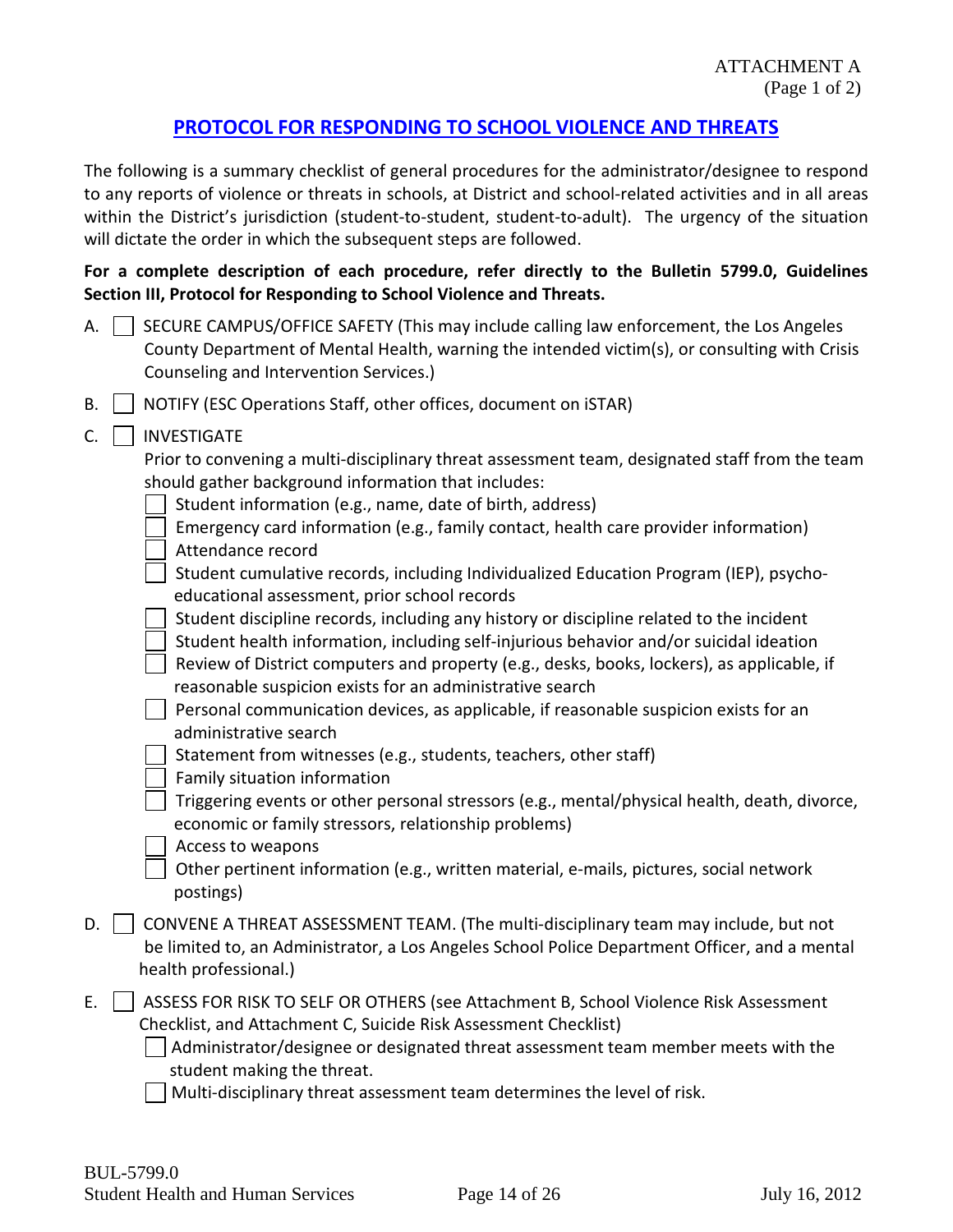- F.  $\Box$  SUSPECTED CHILD ABUSE (When reporting child abuse, include information about the student's threat and suicide risk)
- G. DETERMINE APPROPRIATE ACTION PLAN (Interventions will be based upon the severity and potential risk of the threat. The action plan determined by the team should be documented and managed by the school site administrator/designee.)
- $H.$  | ADDITIONAL ACTIONS

May be required if the behavior falls under any of the following categories:

- 4. Criminal Threat (bodily harm or an immediate physical threat)
- 5. Disciplinary Action
- 6. Mental Health Evaluation
- $I.$   $\parallel$  STUDENT RE-ENTRY GUIDELINES (If the student has been out of school for any length of time, including mental health hospitalization, or will be transferring to a new school, the school site administrator/designee may consider using re-entry guidelines for a successful transition. See Attachment D.)
- J. | | PROVIDE RESOURCES (see Attachment H, Resource List).
- K.  $\Box$  MONITOR AND MANAGE (Monitor until it is determined that the individual no longer poses an immediate threat to self or others.)
- L. **DOCUMENT ALL ACTIONS (Maintain records, complete ISTAR Incident Report and update, as** needed.)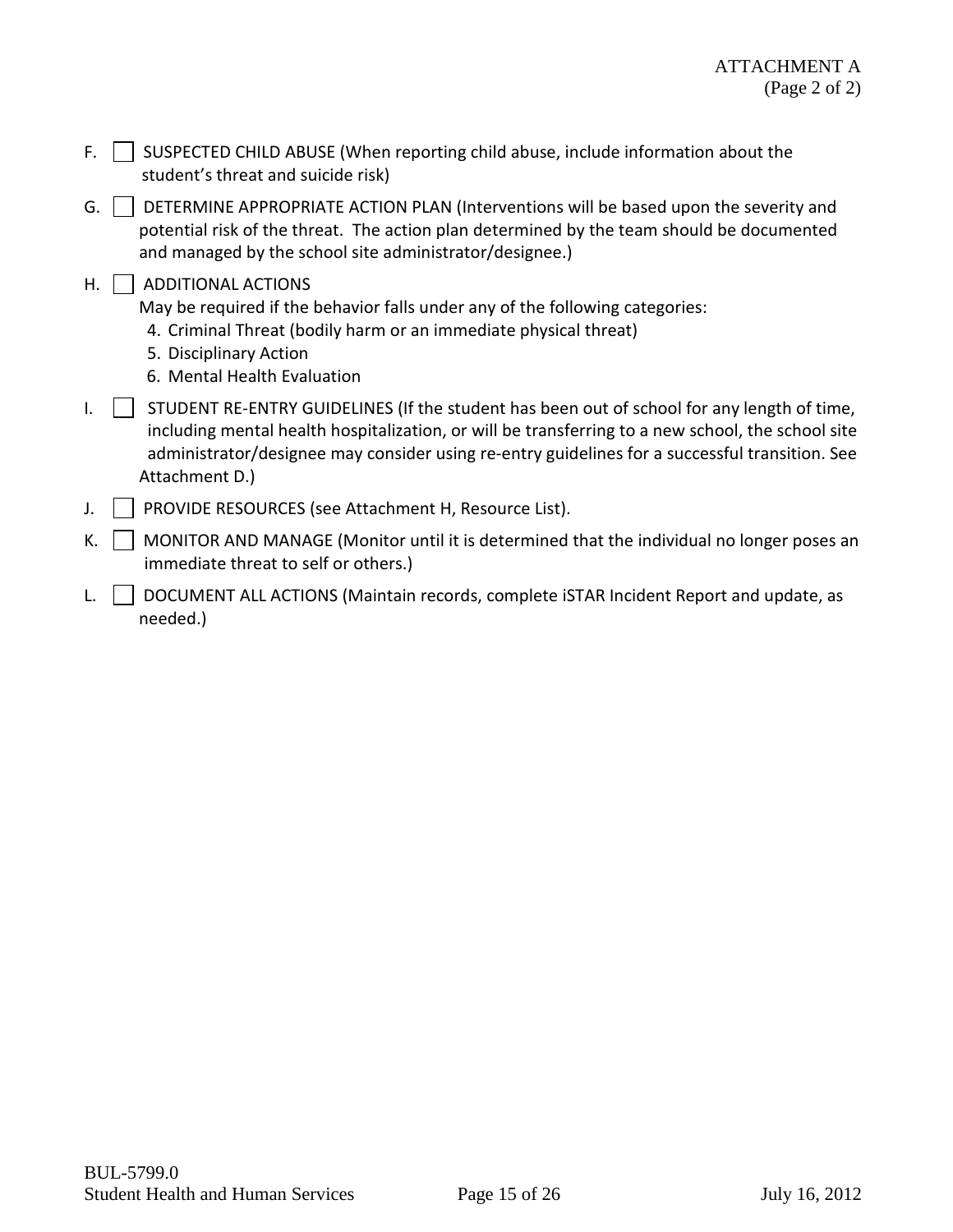#### **[SCHOOL VIOLENCE RISK ASSESSMENT CHECKLIST](#page-5-0)**

<span id="page-16-0"></span>Student Name/DOB: \_\_\_\_\_\_\_\_\_\_\_\_\_\_\_\_\_\_\_\_\_\_\_\_\_\_\_\_\_\_\_\_\_ Location: \_\_\_\_\_\_\_\_\_\_\_\_\_\_ Date: \_\_\_\_\_\_\_\_\_\_\_\_

The administrator/designee or the designated school site crisis team member will meet with the student to complete a risk assessment. The questions below should not be read to the student, but rather should be used as a guide while assessing the student. The multi-disciplinary threat assessment team will determine the level of risk by reviewing the categories below:

|    | <b>CATEGORY</b>                                           | <b>ASSESSMENT QUESTIONS</b>                                                                                                                                                                                 | <b>YES</b>   | <b>NO</b> | $\ast$ |
|----|-----------------------------------------------------------|-------------------------------------------------------------------------------------------------------------------------------------------------------------------------------------------------------------|--------------|-----------|--------|
| 1. | Motive, Justification                                     | The student has motive(s) or feels justified in carrying out<br>an act of violence.                                                                                                                         |              |           |        |
| 2. | Communication of<br>Intent                                | The student has directly or indirectly communicated ideas<br>or intent to harm. Communications may be verbal, non-<br>verbal, electronic, written.                                                          |              |           |        |
| 3. | Preoccupation with<br>Violence                            | The student has demonstrated inappropriate interest in any of the following:                                                                                                                                |              |           |        |
|    |                                                           | School/terrorist attacks or attackers                                                                                                                                                                       |              |           |        |
|    |                                                           | Incidents of mass violence such as war, terrorism, mass<br>murderers.                                                                                                                                       |              |           |        |
|    |                                                           | Views violence as an acceptable or only way to solve the<br>problem.                                                                                                                                        |              |           |        |
| 4. | History of<br>Violence/Threats                            | The student has engaged in any attack-related behaviors.                                                                                                                                                    |              |           |        |
| 5. | <b>Means and Access</b>                                   | The student has the capacity to carry out an act of targeted<br>violence. This may include increased interest in, possession<br>or access to weapons.                                                       | $\mathbf{L}$ |           |        |
| 6. | Suicidal Ideation                                         | The student is experiencing hopelessness, desperation or<br>despair. If yes, refer to Attachment B - Suicide Assessment<br>Checklist.                                                                       |              |           |        |
|    | 7. Evidence of<br><b>Increasing Violence</b><br>Potential | The student's conversation and "story" are consistent with<br>his or her actions. Consider frequency (how often); recency<br>(how recent); and intensity (how severe).                                      |              |           |        |
| 8. | Impact on Others                                          | Other people are concerned about the student's potential<br>for violence.                                                                                                                                   |              |           |        |
| 9. | <b>Triggers</b>                                           | There are circumstances that might increase the likelihood<br>of an attack. Examples may include bullying, suspension,<br>expulsion, relationship problems, significant loss, or<br>interpersonal conflict. |              |           |        |
|    | 10. Substance Use                                         | The overindulgence in and dependence of a drug or other<br>chemical leading to effects that are detrimental to the<br>student's physical and mental health.                                                 |              |           |        |
|    | 11. Protective Factors                                    | The student has positive school, home, community or<br>religious relationships.                                                                                                                             |              |           |        |
|    |                                                           | The student desires a positive resolution.                                                                                                                                                                  |              |           |        |
|    |                                                           | The student exhibits appropriate coping and problem-<br>solving skills.                                                                                                                                     |              |           |        |
|    |                                                           | The student understands and respects rules, guidelines and<br>policies.                                                                                                                                     |              |           |        |

\* = NEED MORE INFORMATION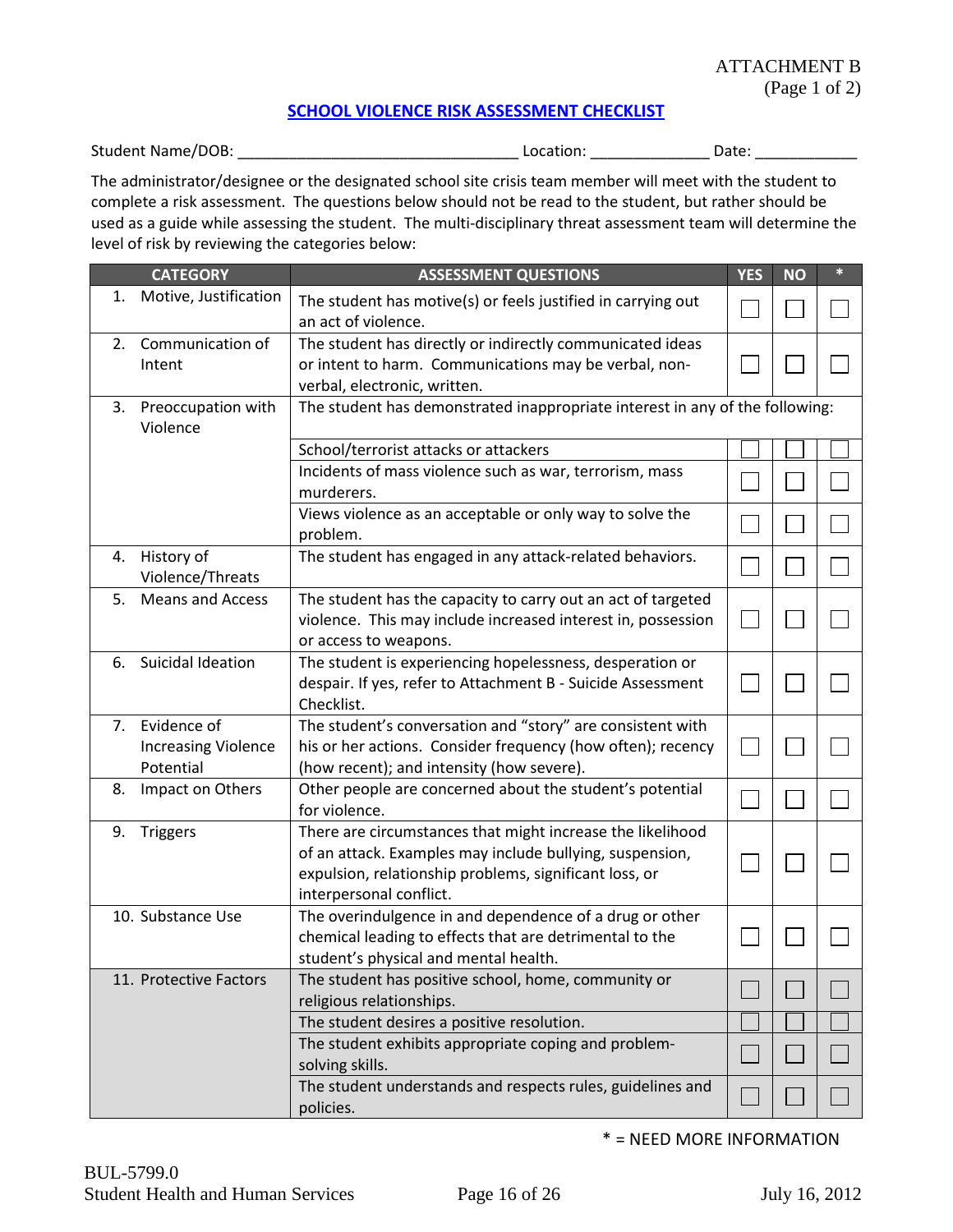| 12. Other Relevant<br>Factors |  |
|-------------------------------|--|
|                               |  |
|                               |  |
|                               |  |
|                               |  |
|                               |  |
|                               |  |
|                               |  |
|                               |  |
|                               |  |
|                               |  |
|                               |  |
|                               |  |
|                               |  |
|                               |  |
|                               |  |
|                               |  |
|                               |  |
|                               |  |

#### **ASSESSMENT RESULTS:**

| <b>RISK LEVEL</b> | <b>DEFINITION</b>                                                                                                                                                                                                                          |
|-------------------|--------------------------------------------------------------------------------------------------------------------------------------------------------------------------------------------------------------------------------------------|
| <b>Low Risk</b>   | Does not pose imminent danger to self or others; insufficient evidence for<br>violence potential.                                                                                                                                          |
|                   | Moderate Risk   May pose imminent danger to self or others, but there is insufficient<br>evidence to demonstrate a viable plan of action to do harm.                                                                                       |
| <b>High Risk</b>  | Poses imminent danger to self or others with a viable plan to do harm;<br>exhibits extreme and/or persistent inappropriate behaviors; sufficient<br>evidence for violence potential; qualifies for immediate arrest or<br>hospitalization. |

Adapted from the US Secret Service & US Department of Education, **Threat Assessment in Schools:** 

**A Guide to Managing Threatening Situations and To Creating Safer School Climates**, Washington D.C., May 2002.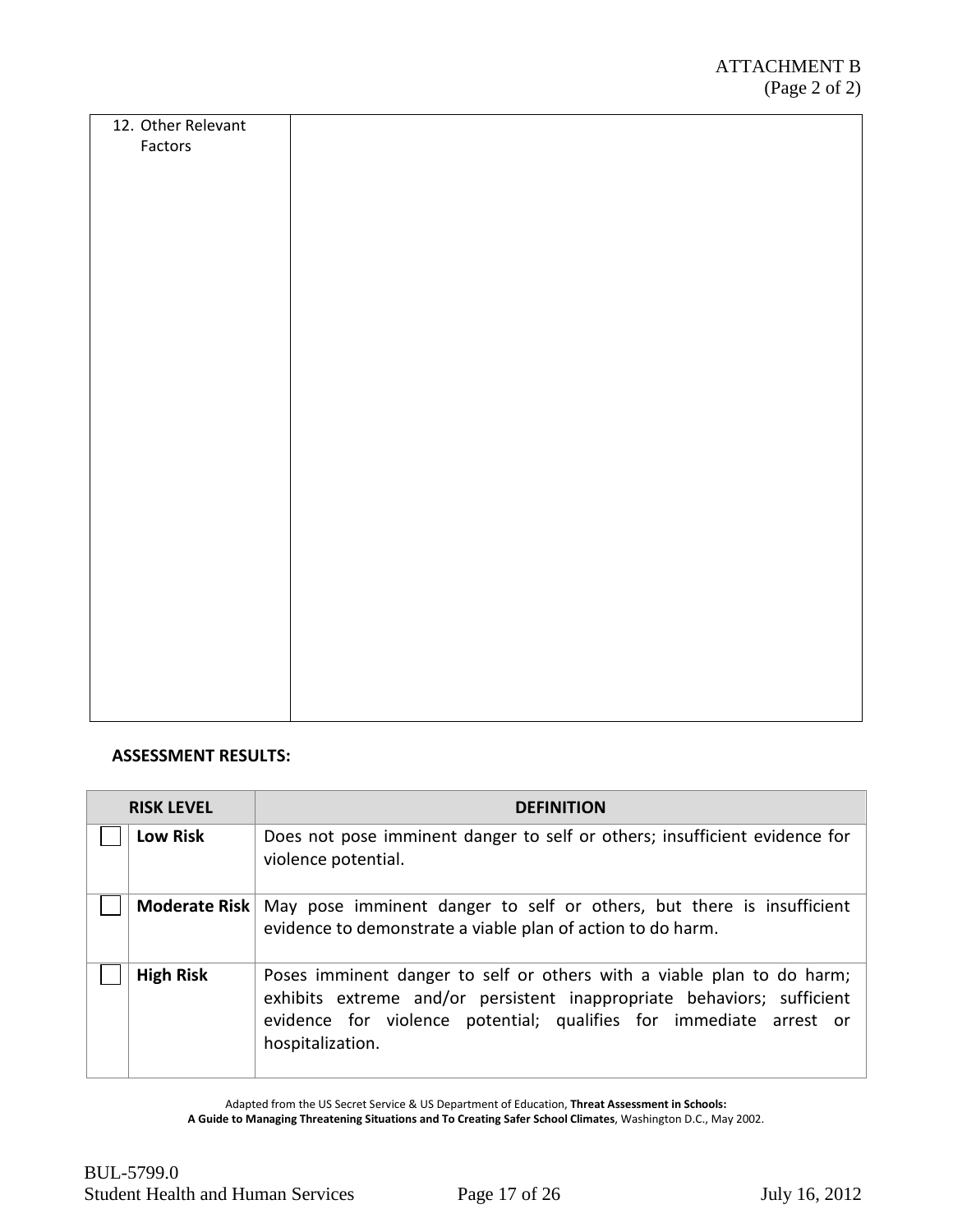#### ATTACHMENT C (Page 1 of 2)

#### **[SUICIDE RISK ASSESSMENT CHECKLIST](#page-5-1)**

<span id="page-18-0"></span>

| <b>Student Name/DOB:</b> | Location: | Date |
|--------------------------|-----------|------|
|--------------------------|-----------|------|

The administrator/designee or the designated school site crisis team member will meet with the student to complete a risk assessment. The questions below should not be read to the student, but rather should be used as a guide while assessing the student:

|    | <b>CATEGORY</b>                  | <b>ASSESSMENT QUESTIONS</b>                                                                                                                                         | <b>YES</b> | <b>NO</b> |  |
|----|----------------------------------|---------------------------------------------------------------------------------------------------------------------------------------------------------------------|------------|-----------|--|
| 1. | <b>Current Ideation</b>          | Is the student thinking of suicide now?                                                                                                                             |            |           |  |
| 2. | Communication of<br>Intent       | Has the student communicated directly or indirectly ideas or<br>intent to harm/kill themselves? (Communications may be verbal,<br>non-verbal, electronic, written.) |            |           |  |
| 3. | Plan                             | Does the student have a plan to harm/ kill themselves now?                                                                                                          |            |           |  |
| 4. | <b>Means and Access</b>          | Does the student have the means/access to kill themselves?                                                                                                          |            |           |  |
| 5. | Past Ideation                    | Has the student ever had thoughts of suicide?                                                                                                                       |            |           |  |
| 6. | <b>Previous Attempts</b>         | Has the student ever tried to kill themselves (i.e. previous<br>attempts, repetitive self-injury)?                                                                  |            |           |  |
|    | 7. Changes in Mood /<br>Behavior | In the past year, has the student ever felt so sad he/she stopped<br>doing regular activities?                                                                      |            |           |  |
|    |                                  | Has the student demonstrated abrupt changes in behaviors?                                                                                                           |            |           |  |
|    |                                  | Has the student demonstrated recent, dramatic changes in<br>mood?                                                                                                   |            |           |  |
| 8. | Stressors                        | Has the student ever lost a loved one by suicide?                                                                                                                   |            |           |  |
|    |                                  | Has the student had a recent death of a loved one or a significant<br>loss (e.g., death of family member, parent separation/divorce,<br>relationship breakup)?      |            |           |  |
|    |                                  | Has the student experienced a traumatic/stressful event (i.e.<br>domestic violence, community violence, natural disaster)?                                          |            |           |  |
|    |                                  | Has the student experienced victimization or been the target of<br>bullying/harassment/discrimination?                                                              |            |           |  |
| 9. | <b>Mental Illness</b>            | Does the student have a history of mental illness (i.e. depression,<br>conduct or anxiety disorder)?                                                                |            |           |  |
|    | 10. Substance Use                | Does the student have a history of alcohol/substance abuse?                                                                                                         |            |           |  |
|    | 11. Protective Factors           | Does the student have a support system of family or friends at<br>school and/or home?                                                                               |            |           |  |
|    |                                  | Does the student have a sense of purpose in his/her life?                                                                                                           |            |           |  |
|    |                                  | Can the student readily name plans for the future, indicating a<br>reason to live?                                                                                  |            |           |  |

\* = NEED MORE INFORMATION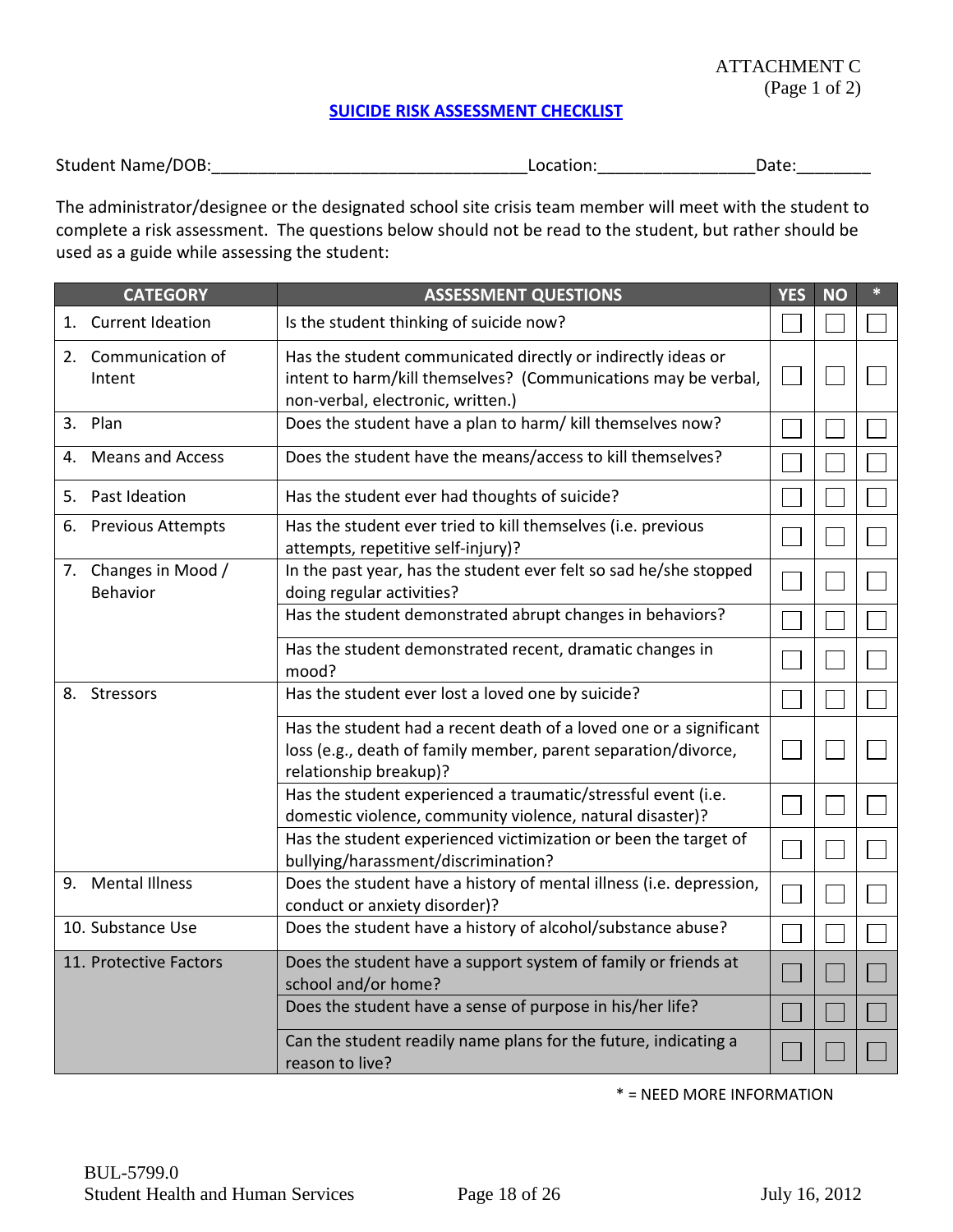|                            | $\frac{(1 \text{ gC } 2 \text{ oI } 2)}{2}$ |
|----------------------------|---------------------------------------------|
| 12. Other Relevant Factors |                                             |
|                            |                                             |
|                            |                                             |
|                            |                                             |
|                            |                                             |
|                            |                                             |
|                            |                                             |
|                            |                                             |
|                            |                                             |
|                            |                                             |
|                            |                                             |
|                            |                                             |
|                            |                                             |
|                            |                                             |
|                            |                                             |
|                            |                                             |
|                            |                                             |
|                            |                                             |
|                            |                                             |
|                            |                                             |
|                            |                                             |
|                            |                                             |
|                            |                                             |
|                            |                                             |
|                            |                                             |
|                            |                                             |
|                            |                                             |
|                            |                                             |
|                            |                                             |
|                            |                                             |
|                            |                                             |
|                            |                                             |
|                            |                                             |
|                            |                                             |
|                            |                                             |
|                            |                                             |
|                            |                                             |
|                            |                                             |
|                            |                                             |
|                            |                                             |
|                            |                                             |
|                            |                                             |
|                            |                                             |
|                            |                                             |
|                            |                                             |
|                            |                                             |
|                            |                                             |
|                            |                                             |
|                            |                                             |
|                            |                                             |
|                            |                                             |
|                            |                                             |
|                            |                                             |
|                            |                                             |
|                            |                                             |
|                            |                                             |

#### **\*ASSESSMENT RESULTS:**

| <b>RISK LEVEL</b>    | <b>DEFINITION</b>                                                                                                                                                                                                             |
|----------------------|-------------------------------------------------------------------------------------------------------------------------------------------------------------------------------------------------------------------------------|
| <b>Low Risk</b>      | Does not pose imminent danger to self; insufficient evidence for suicide<br>potential.                                                                                                                                        |
| <b>Moderate Risk</b> | May pose imminent danger to self, but there is insufficient evidence to<br>demonstrate a viable plan of action to do harm.                                                                                                    |
| <b>High Risk</b>     | Poses imminent danger to self with a viable plan to do harm; exhibits extreme<br>and/or persistent inappropriate behaviors; sufficient evidence for violence<br>potential; qualifies for immediate arrest or hospitalization. |

**\*For more information and details regarding suicide risk indicators and appropriate actions, refer to BUL-2637.1, Suicide Prevention, Intervention and Postvention (Students).**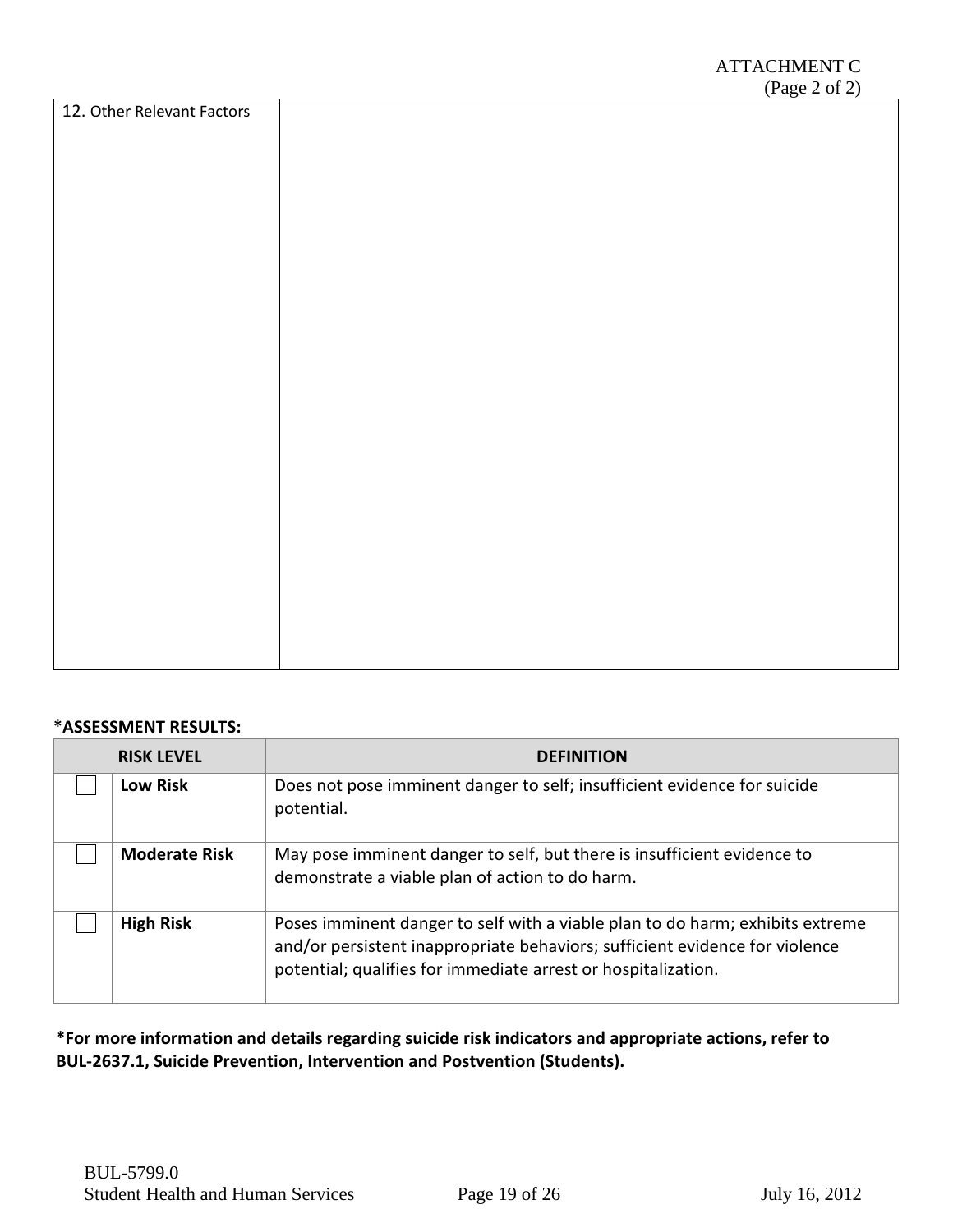#### ATTACHMENT D

#### **[STUDENT RE-ENTRY GUIDELINES](#page-8-0)**

<span id="page-20-1"></span><span id="page-20-0"></span>

| Student Name/DOB:<br>Location:<br>Date: |  |
|-----------------------------------------|--|
|-----------------------------------------|--|

In planning for the re-entry of a student who has been out of school for any length of time, including mental health hospitalization, or if the student will be transferring to a new school, the school site administrator/designee may consider any of the following action items:

| <b>Returning Day</b>                                             | Have parent escort student on first day back. Develop a re-entry<br>communication and safety plan in the event of future emergencies.                                                                                                                                                                                                                                                                                                                                                                                                                                                                                                                                                                                                                                                                                                                                |
|------------------------------------------------------------------|----------------------------------------------------------------------------------------------------------------------------------------------------------------------------------------------------------------------------------------------------------------------------------------------------------------------------------------------------------------------------------------------------------------------------------------------------------------------------------------------------------------------------------------------------------------------------------------------------------------------------------------------------------------------------------------------------------------------------------------------------------------------------------------------------------------------------------------------------------------------|
| <b>Hospital Discharge</b><br><b>Documents</b>                    | Request discharge documents from hospital or Medical Clearance for Return<br>to School (see Attachment E) from parent on first day back.                                                                                                                                                                                                                                                                                                                                                                                                                                                                                                                                                                                                                                                                                                                             |
| <b>Meeting with</b><br><b>Parents</b>                            | Engage parents, school support staff, teachers, and student, as appropriate in<br>a Re-Entry Planning Meeting.<br>Identify on-going mental health resources in school and/or in the<br>community.<br>Modify academic programming, as appropriate.<br>Consider an assessment for special education for a student whose<br>behavioral and emotional needs effect their ability to benefit from their<br>educational program (see REF-5578.0 Guidelines for Individualized<br>Education Program Teams Regarding the Social-Emotional Needs of<br>Students with Disabilities, October 17, 2011)<br>If the student is prescribed medication, monitor with parent consent.<br>parents regarding<br>Offer<br>suggestions to<br>monitoring<br>personal<br>communication devices, including social networking sites, as needed.<br>Notify student's teachers, as appropriate. |
| <b>Identify Supports</b>                                         | Assist the student in identifying adults they trust and can go to for assistance<br>at school and at home.                                                                                                                                                                                                                                                                                                                                                                                                                                                                                                                                                                                                                                                                                                                                                           |
| <b>Address Bullying,</b><br>Harassment,<br><b>Discrimination</b> | As needed, ensure that any bullying, harassment, discrimination is being<br>addressed.                                                                                                                                                                                                                                                                                                                                                                                                                                                                                                                                                                                                                                                                                                                                                                               |
| <b>Designate Staff</b>                                           | Designate staff (e.g., Psychiatric Social Worker, Pupil Services and Attendance<br>Counselor, School Nurse, Academic Counselor) to check in with the student<br>during the first couple weeks periodically.                                                                                                                                                                                                                                                                                                                                                                                                                                                                                                                                                                                                                                                          |
| Release/Exchange<br>of Information                               | Obtain consent by the parent to discuss student information with outside<br>providers using the Parent Authorization for Release/Exchange<br>0f<br>Information (see Attachment F).                                                                                                                                                                                                                                                                                                                                                                                                                                                                                                                                                                                                                                                                                   |
| <b>Manage and</b><br><b>Monitor</b>                              | Case management and monitoring $-$ ensure the student is receiving and<br>accessing the proper mental health and educational services needed.                                                                                                                                                                                                                                                                                                                                                                                                                                                                                                                                                                                                                                                                                                                        |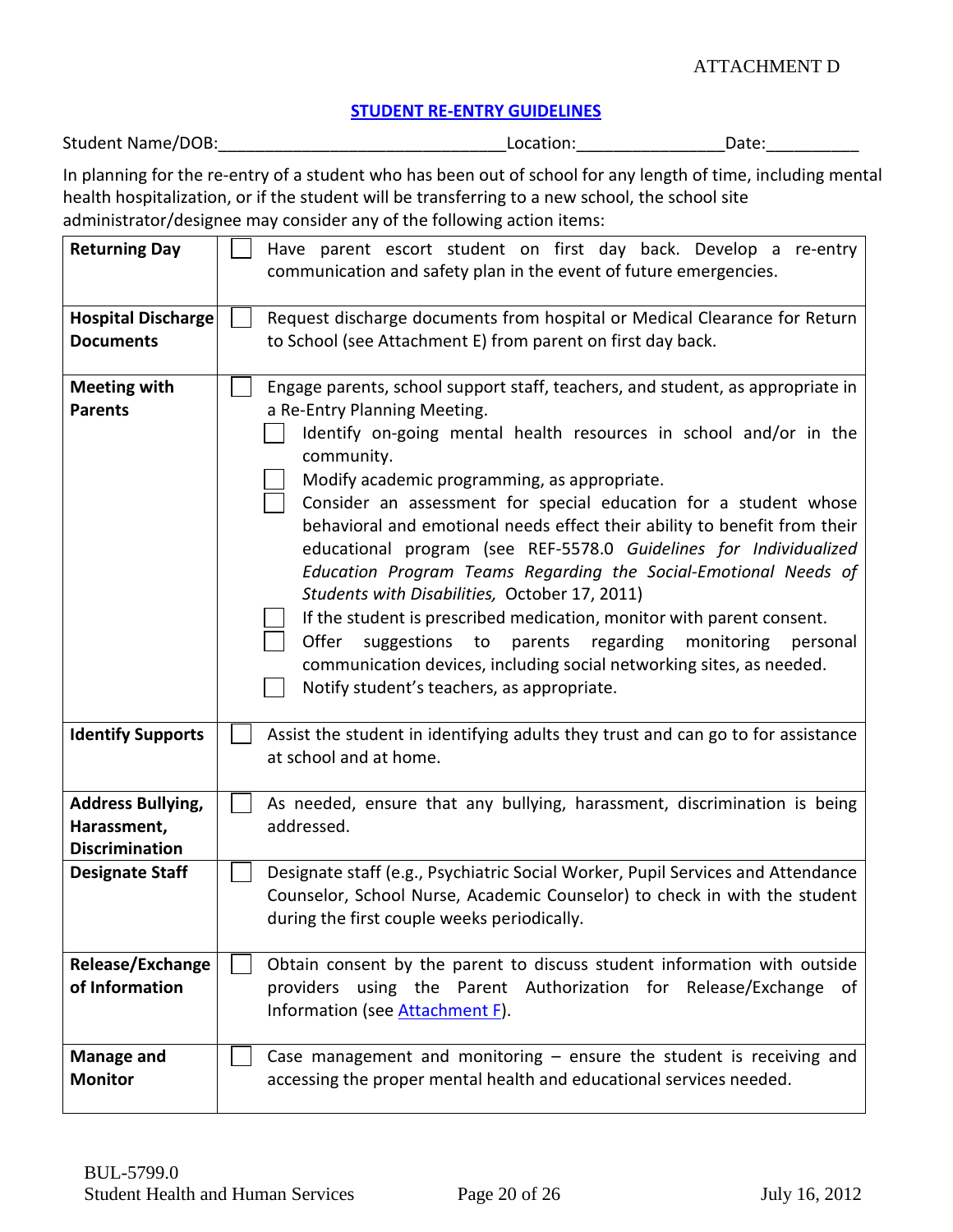<span id="page-21-0"></span>

| <b>Following Mental Health Intervention Services or Hospitalization</b>                                                                                                                                                                                                                                          | <b>Los Angeles Unified School District</b><br><b>STUDENT HEALTH AND HUMAN SERVICES</b><br><b>SCHOOL MENTAL HEALTH</b><br><b>Medical Clearance for Return to School</b>                                                        |                         | <b>CONFIDENTIAL</b><br><b>ATTACHMENT E</b> |
|------------------------------------------------------------------------------------------------------------------------------------------------------------------------------------------------------------------------------------------------------------------------------------------------------------------|-------------------------------------------------------------------------------------------------------------------------------------------------------------------------------------------------------------------------------|-------------------------|--------------------------------------------|
|                                                                                                                                                                                                                                                                                                                  |                                                                                                                                                                                                                               |                         |                                            |
| Dear Doctor:<br>The student named below was either hospitalized or received mental health services recently for being a danger to<br>himself/herself, danger to others and/or gravely disabled. Medical information from you is essential in planning for the<br>student's safety, educational and health needs. |                                                                                                                                                                                                                               |                         |                                            |
|                                                                                                                                                                                                                                                                                                                  |                                                                                                                                                                                                                               |                         |                                            |
| Please complete the following information and return to school nurse. Your cooperation is much appreciated.<br>Diagnosis/description of problem:                                                                                                                                                                 |                                                                                                                                                                                                                               |                         |                                            |
| Please indicate any prescribed medications and dosages:                                                                                                                                                                                                                                                          |                                                                                                                                                                                                                               |                         |                                            |
| If the student no longer poses a threat to self or others at the time of discharge and can return to school, please sign below<br>and indicate restrictions, if any.                                                                                                                                             |                                                                                                                                                                                                                               |                         |                                            |
| The above named student does not pose a threat to self and/or others at the time of discharge and may return to school:<br>without restrictions                                                                                                                                                                  | $\Box$ with the following modifications/restrictions (indicate below)                                                                                                                                                         |                         |                                            |
|                                                                                                                                                                                                                                                                                                                  |                                                                                                                                                                                                                               |                         |                                            |
|                                                                                                                                                                                                                                                                                                                  |                                                                                                                                                                                                                               |                         |                                            |
|                                                                                                                                                                                                                                                                                                                  |                                                                                                                                                                                                                               |                         |                                            |
|                                                                                                                                                                                                                                                                                                                  | <b>AUTORIZATION TO RECEIVE/RELEASE MEDICAL INFORMATION</b>                                                                                                                                                                    |                         |                                            |
|                                                                                                                                                                                                                                                                                                                  | Re: where the contract of the contract of the contract of the contract of the contract of the contract of the contract of the contract of the contract of the contract of the contract of the contract of the contract of the |                         |                                            |
| Practitioner/Agency/Clinic                                                                                                                                                                                                                                                                                       | Last Name                                                                                                                                                                                                                     |                         | <b>First Name</b>                          |
| Name (Last, First)                                                                                                                                                                                                                                                                                               | Student Address: Street, City, Zip                                                                                                                                                                                            |                         |                                            |
| Agency/Practitioner Address: Street, City, Zip                                                                                                                                                                                                                                                                   | Chart #                                                                                                                                                                                                                       |                         | <b>DOB</b>                                 |
|                                                                                                                                                                                                                                                                                                                  |                                                                                                                                                                                                                               |                         |                                            |
|                                                                                                                                                                                                                                                                                                                  |                                                                                                                                                                                                                               |                         |                                            |
| Address<br>School / Office                                                                                                                                                                                                                                                                                       |                                                                                                                                                                                                                               | City                    | Zip                                        |
|                                                                                                                                                                                                                                                                                                                  |                                                                                                                                                                                                                               | unless revoked earlier. |                                            |
| I request a copy of this authorization:                                                                                                                                                                                                                                                                          | Yes I I No                                                                                                                                                                                                                    |                         |                                            |
| Parent/Legal Guardian Signature                                                                                                                                                                                                                                                                                  | Note: This information will become part of the pupil's educational records and shall be made available, upon request, to                                                                                                      | Date                    |                                            |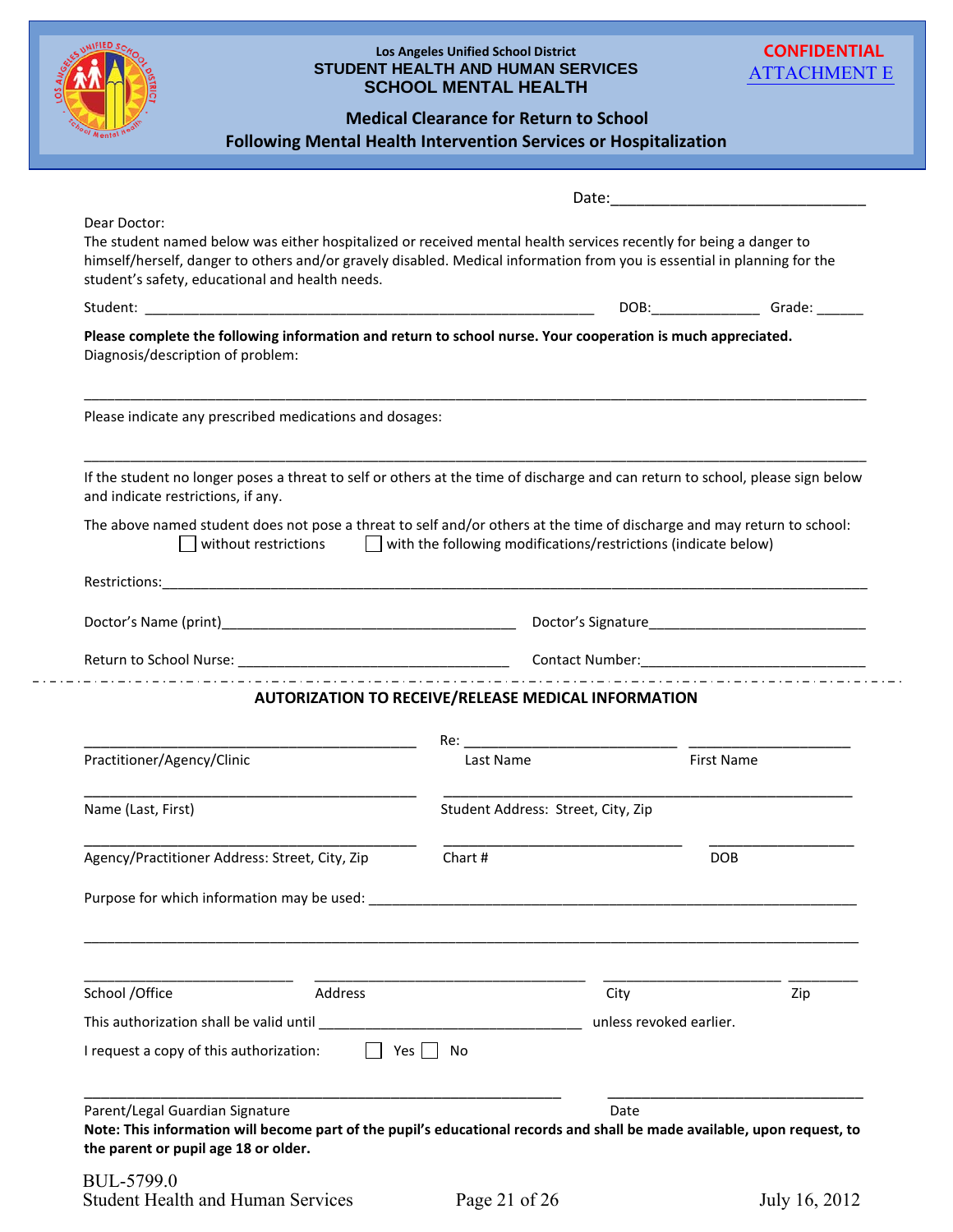<span id="page-22-0"></span>

#### Los Angeles Unified School District **STUDENT HEALTH AND HUMAN SERVICES SCHOOL MENTAL HEALTH**

# **Parent Authorization for Release/Exchange of Information**

| Date: | To Parent/Guardian (s) of : |
|-------|-----------------------------|
|       |                             |

We are requesting your written authorization for release/exchange of information from the individual, agency, or institution indicated below.

The information received shall be reviewed only by appropriate professionals in accordance with the Family Educational Rights and Privacy Act of 1974.

| TO:                                                                                                                                                                                       | RE: and the contract of the contract of the contract of the contract of the contract of the contract of the contract of the contract of the contract of the contract of the contract of the contract of the contract of the co |                                                                                                                                                                                                                                |  |
|-------------------------------------------------------------------------------------------------------------------------------------------------------------------------------------------|--------------------------------------------------------------------------------------------------------------------------------------------------------------------------------------------------------------------------------|--------------------------------------------------------------------------------------------------------------------------------------------------------------------------------------------------------------------------------|--|
| Name / Title                                                                                                                                                                              | Student Last Name                                                                                                                                                                                                              | First Name                                                                                                                                                                                                                     |  |
|                                                                                                                                                                                           | Date of Birth: _________ /__________ /__                                                                                                                                                                                       |                                                                                                                                                                                                                                |  |
| Agency, Institution, or Department                                                                                                                                                        | Month<br>Day                                                                                                                                                                                                                   | Year                                                                                                                                                                                                                           |  |
| <b>Street Address</b>                                                                                                                                                                     | <b>Street Address</b>                                                                                                                                                                                                          |                                                                                                                                                                                                                                |  |
| State<br>City<br>Zip                                                                                                                                                                      | City<br>State                                                                                                                                                                                                                  | Zip                                                                                                                                                                                                                            |  |
| I hereby give you permission to release/exchange the following information:                                                                                                               |                                                                                                                                                                                                                                |                                                                                                                                                                                                                                |  |
| Medical/Health                                                                                                                                                                            | Speech & Language                                                                                                                                                                                                              | Educational                                                                                                                                                                                                                    |  |
| Psychological/Mental Health                                                                                                                                                               | $\vert$ $\vert$ Other – Specify:                                                                                                                                                                                               |                                                                                                                                                                                                                                |  |
| The information will be used to assist in determining the needs of the pupil.                                                                                                             |                                                                                                                                                                                                                                |                                                                                                                                                                                                                                |  |
|                                                                                                                                                                                           | THIS INFORMATION IS TO BE SENT TO:                                                                                                                                                                                             |                                                                                                                                                                                                                                |  |
| Name                                                                                                                                                                                      | Title                                                                                                                                                                                                                          |                                                                                                                                                                                                                                |  |
| Address & Telephone Number                                                                                                                                                                |                                                                                                                                                                                                                                |                                                                                                                                                                                                                                |  |
|                                                                                                                                                                                           |                                                                                                                                                                                                                                |                                                                                                                                                                                                                                |  |
| I request a copy of this authorization:                                                                                                                                                   | No<br>$\vert$   Yes                                                                                                                                                                                                            |                                                                                                                                                                                                                                |  |
| Signature:                                                                                                                                                                                |                                                                                                                                                                                                                                | Date: the contract of the contract of the contract of the contract of the contract of the contract of the contract of the contract of the contract of the contract of the contract of the contract of the contract of the cont |  |
| Parent/Legal Guardian<br>Note: This information will become part of the pupil's educational records and shall be made<br>available, upon request, to the parent or pupil age 18 or older. |                                                                                                                                                                                                                                |                                                                                                                                                                                                                                |  |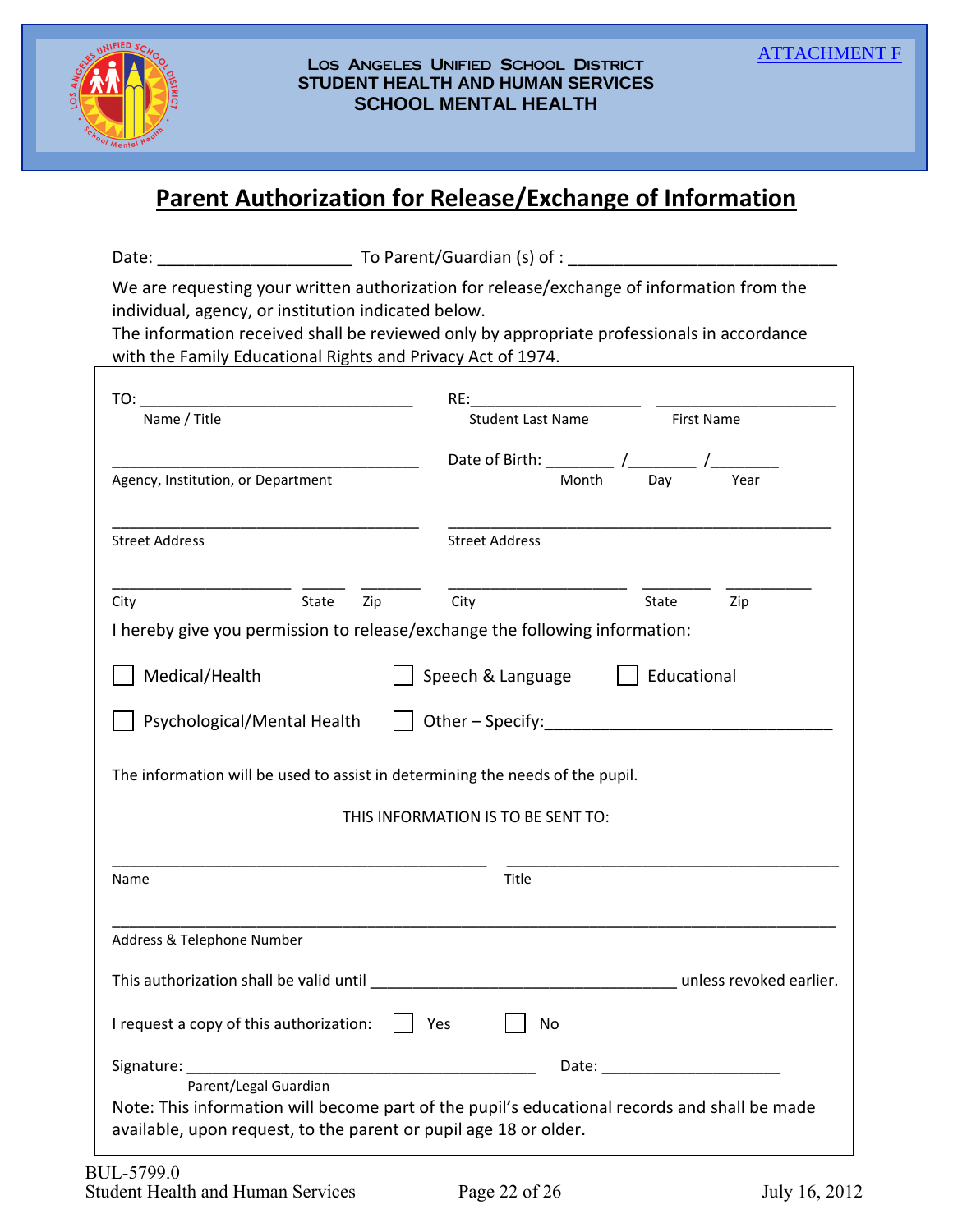ATTACHMENT G (Page 1 of 2)

#### <span id="page-23-0"></span>**[INTER-OFFICE CORRESPONDENCE](#page-8-2)**



LOS ANGELES UNIFIED SCHOOL DISTRICT

**John E. Deasy, Ph.D.** Superintendent of Schools

**Michelle King** Senior Deputy Superintendent of School Operations

DATE:

**RE: THREAT ASSESSMENT NOTES**

# **Attorney Client Communication Confidential & Privileged**

**These are CONFIDENTIAL NOTES for use by Los Angeles Unified School District attorneys. No copies of these notes shall be furnished to anyone including employees, students, or parents without permission from the Office of General Counsel.**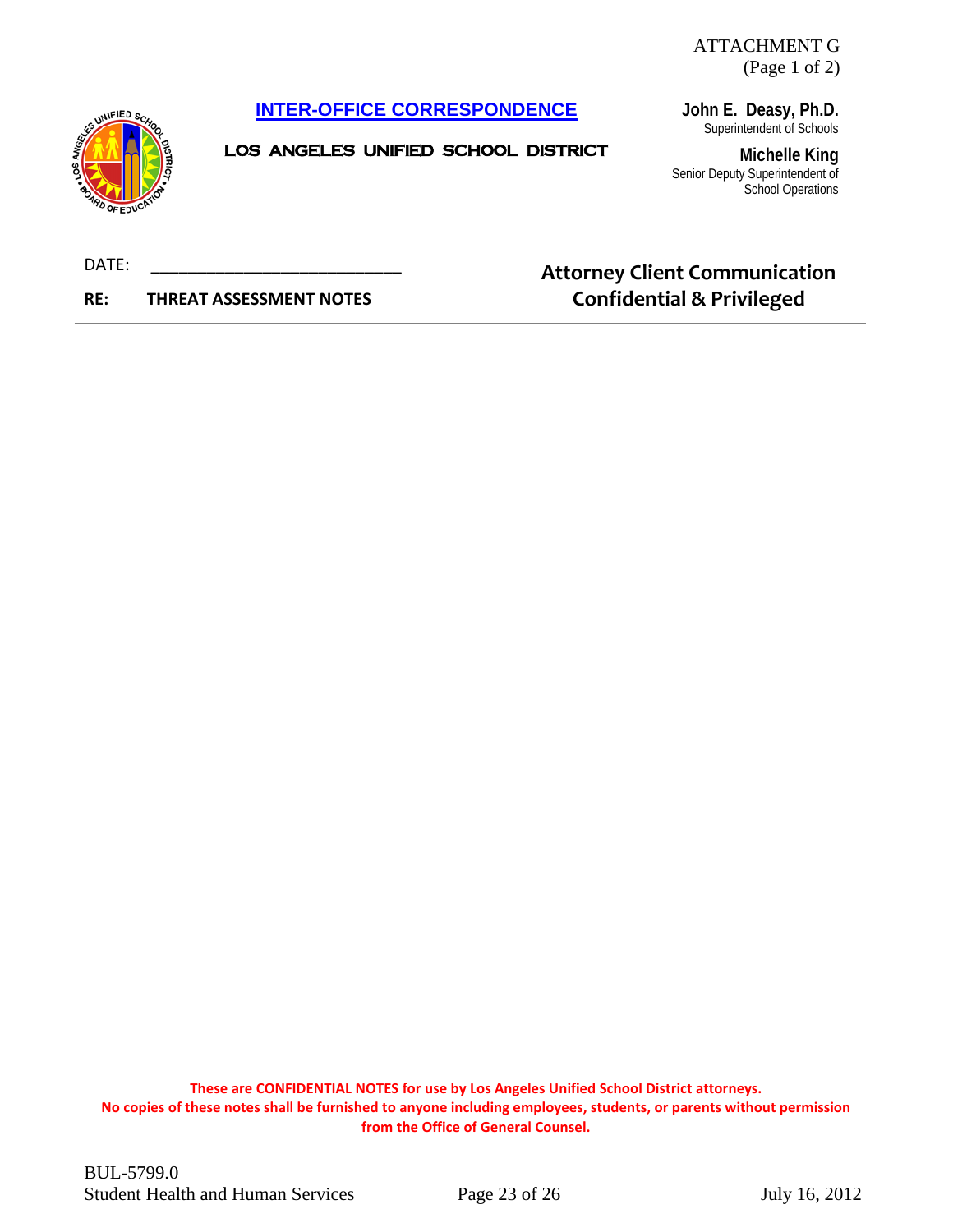#### **THREAT ASSESSMENT NOTES**

# **Attorney Client Communication Confidential & Privileged**

**These are CONFIDENTIAL NOTES for use by Los Angeles Unified School District attorneys. No copies of these notes shall be furnished to anyone including employees, students, or parents without permission from the Office of General Counsel.**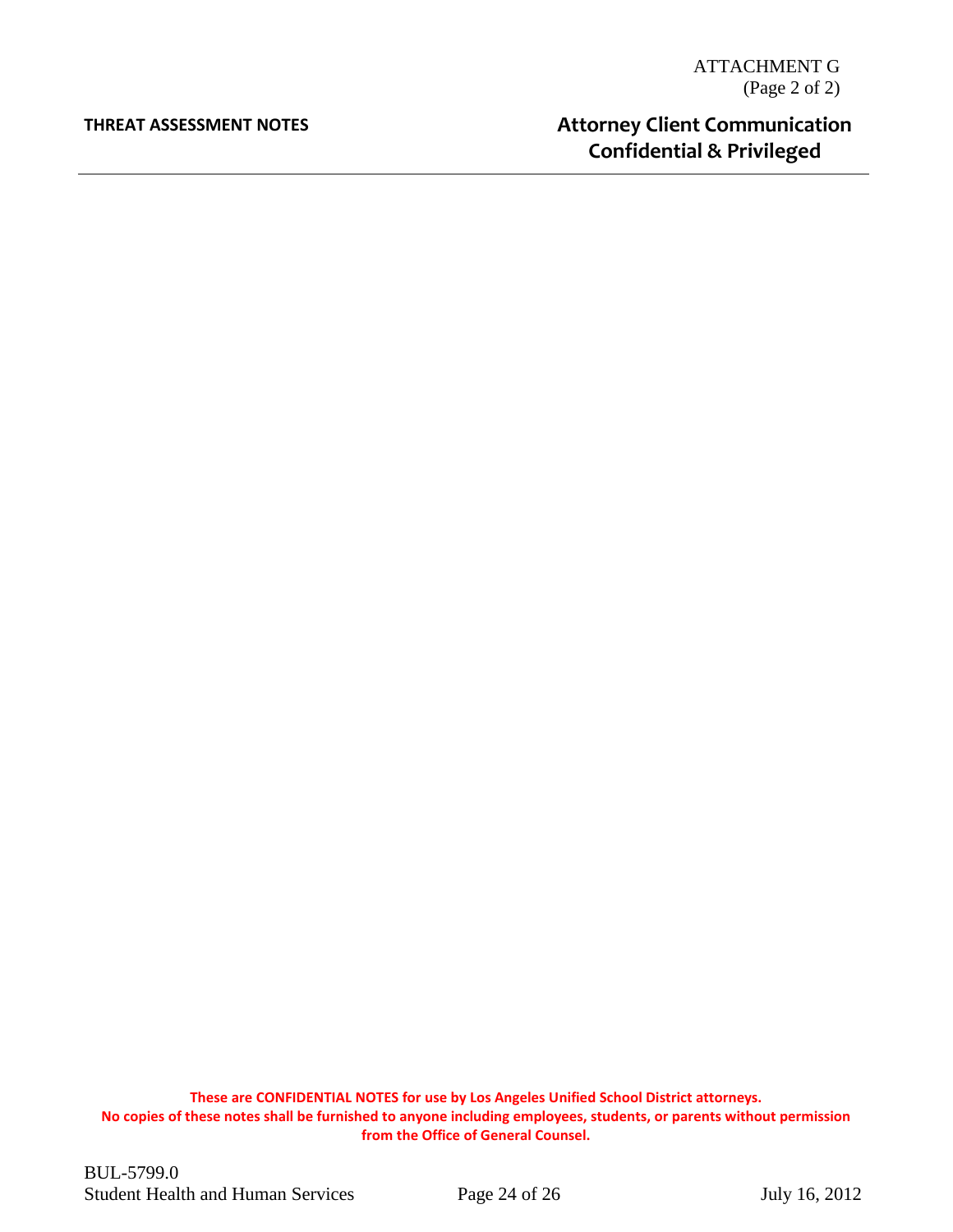## **[RESOURCE LIST](#page-4-0)**

<span id="page-25-0"></span>This list includes selected offices and community resources that can be helpful before, during and after a crisis. **Remember that your first call in a life-threatening emergency should be to 911**. To reach specific personnel, refer to the LAUSD Guide to Offices at [www.lausd.net,](http://www.lausd.net/) under "Offices".

| <b>EMERGENCY RESOURCES</b>                                                                                                     |                                    |  |  |  |
|--------------------------------------------------------------------------------------------------------------------------------|------------------------------------|--|--|--|
| LA County Department of Mental Health ACCESS (Psychiatric Mobile<br>Response Team) - 24/7                                      | (800) 854-7771                     |  |  |  |
| LA County INFO Line (24 hour hotline)                                                                                          | 211                                |  |  |  |
| Mental Evaluation Unit (MEU), including SMART                                                                                  | $(213)$ 996-1300<br>(213) 996-1334 |  |  |  |
| National Suicide Prevention Lifeline (24 hour hotline)                                                                         | (800) 273-8255                     |  |  |  |
| Suicide Prevention Crisis Line (24 hour hotline)                                                                               | (877) 727-4747                     |  |  |  |
| Valley Coordinated Children's Services                                                                                         | (818) 708-4500                     |  |  |  |
| <b>LAUSD RESOURCES</b>                                                                                                         |                                    |  |  |  |
| School Mental Health (including Crisis Counseling & Intervention<br>Services, Suicide Prevention and Trauma Informed Services) | (213) 241-3841                     |  |  |  |
| Division of Special Education, Behavior Support Unit                                                                           | $(213)$ 241-8051                   |  |  |  |
| <b>Education Equity Compliance Office</b>                                                                                      | $(213)$ 241-7682                   |  |  |  |
|                                                                                                                                |                                    |  |  |  |
| Human Relations, Diversity and Equity - School Operations                                                                      | (213) 241-5337                     |  |  |  |
| <b>Educational Service Center (ESC) Operations Coordinators</b>                                                                | <b>Check ESC Directory</b>         |  |  |  |
| Los Angeles School Police Department (LASPD)<br>Watch Commander (24/7-entire year)                                             | $(213)$ 625-6631                   |  |  |  |
| <b>Office of General Counsel</b>                                                                                               | (213) 241-7600                     |  |  |  |
| <b>School Operations Division</b>                                                                                              | $(213)$ 241-5337                   |  |  |  |